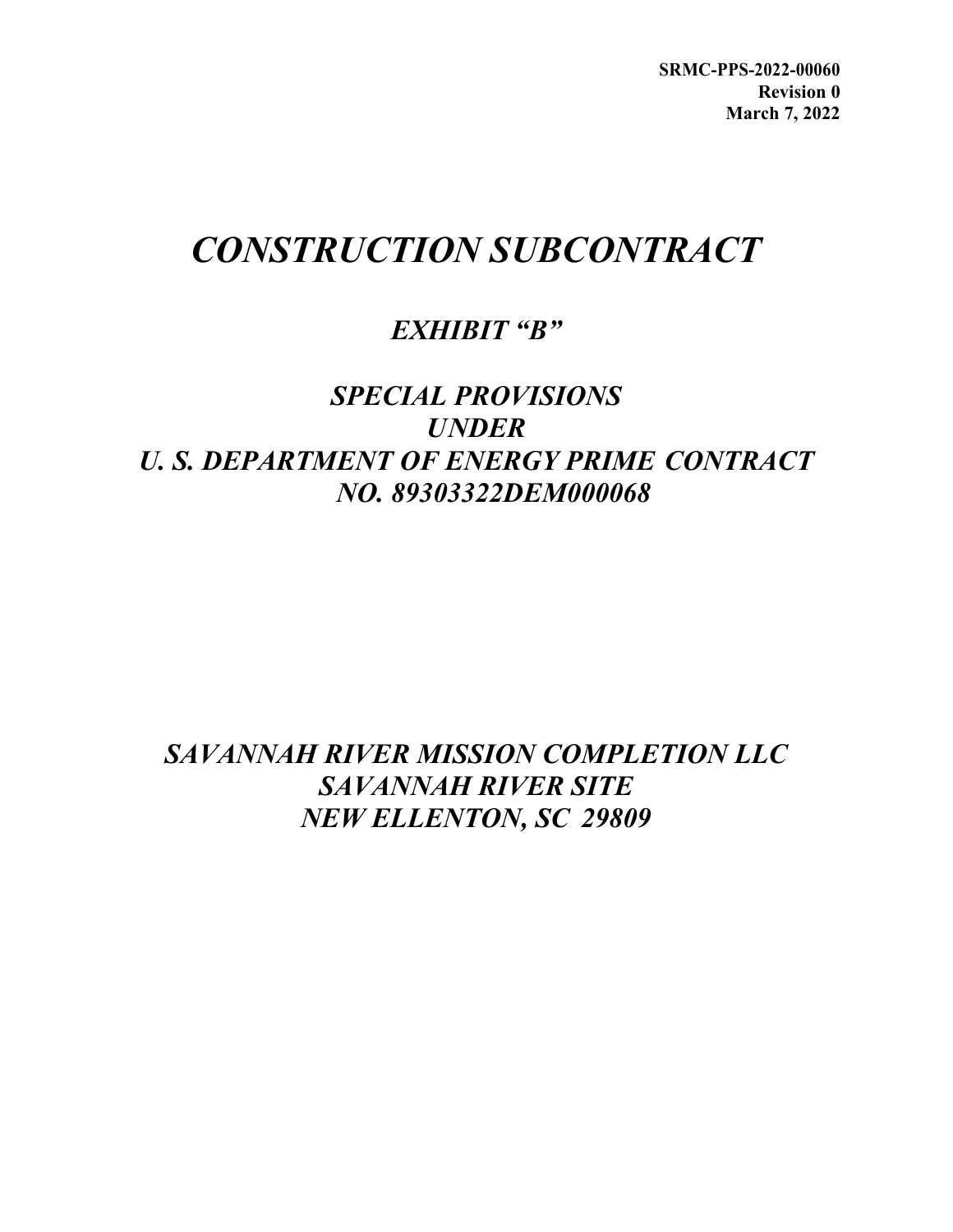# SAVANNAH RIVER MISSION COMPLETION LLC

# **EXHIBIT "B"**

# Table of Contents

| 1.  |                                                                    |  |
|-----|--------------------------------------------------------------------|--|
| 2.  |                                                                    |  |
| 3.  |                                                                    |  |
| 4.  |                                                                    |  |
| 5.  |                                                                    |  |
| 6.  |                                                                    |  |
| 7.  |                                                                    |  |
| 8.  | SUBCONTRACTOR-FURNISHED DRAWINGS, DATA AND SAMPLES  10             |  |
| 9.  |                                                                    |  |
| 10. |                                                                    |  |
| 11. |                                                                    |  |
| 12. |                                                                    |  |
| 13. |                                                                    |  |
| 14. |                                                                    |  |
| 15. |                                                                    |  |
| 16. |                                                                    |  |
| 17. |                                                                    |  |
| 18. |                                                                    |  |
| 19. |                                                                    |  |
| 20. |                                                                    |  |
| 21. |                                                                    |  |
| 22. |                                                                    |  |
| 23. |                                                                    |  |
| 24. | RECEIPT OF SUBCONTRACTOR'S MATERIAL AND/OR EQUIPMENT ON-SITE  21   |  |
| 25. |                                                                    |  |
| 26. |                                                                    |  |
| 27. |                                                                    |  |
| 28. |                                                                    |  |
| 29. | USE OF CONTRACTOR FACILITIES AND EQUIPMENT (supplements GP-24)  26 |  |
| 30. |                                                                    |  |
| 31. |                                                                    |  |
| 32. |                                                                    |  |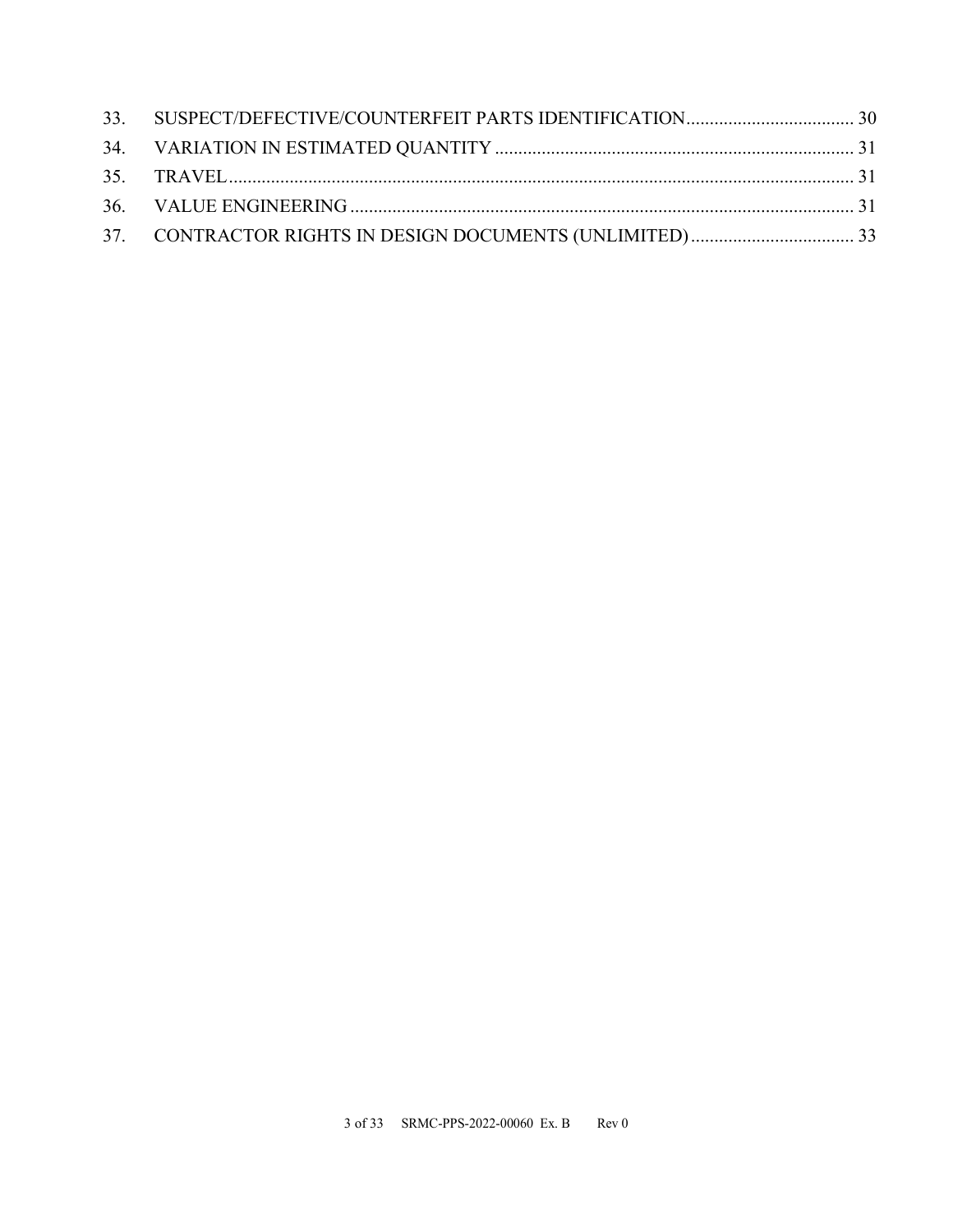# **EXHIBIT "B"**

# **CONSTRUCTION SUBCONTRACT SPECIAL PROVISIONS**

# <span id="page-3-0"></span>**1. DEFINITIONS**

GOVERNMENT means the United State Department of Energy and all of its authorized representatives acting in their professional capacities.

CONTRACTOR means Savannah River Mission Completion LLC and all of its authorized representatives acting in their professional capacities.

SUBCONTRACTOR means the company, corporation partnership, individual or other entity to which this Subcontract is issued, its authorized representatives, successors and permitted assigns.

"Work" means all activities required by the Subcontract Documents to be performed by SUBCONTRACTOR. "Jobsite"

or "Site" means the location at which the construction activity shall be performed under this Subcontract. "Subcontract

Documents" means the Subcontract Agreement Form and all documents listed therein.

"Subcontract Schedule" means the time period set forth for performance of the Work under this Subcontract.

"Notice to Proceed" means the written notice given by CONTRACTOR to SUBCONTRACTOR authorizing the start of on-site performance.

"Mechanical Completion" shall mean when construction is sufficiently complete, in accordance with the Subcontract Documents, so CONTRACTOR or the GOVERNMENT can occupy or utilize the Work, or designated portions for the use for which it is intended. The warranty period for all equipment and materials starts at Mechanical Completion.

"Physical Completion" means completion of all Work in accordance with the Subcontract Documents.

# <span id="page-3-1"></span>**2. INSURANCE**

Unless otherwise specified in this Subcontract, SUBCONTRACTOR shall, at its sole expense, maintain in effect at all times during the performance of the Work insurance coverage with limits not less than those set forth below with insurers and under forms of policies satisfactory to CONTRACTOR. SUBCONTRACTOR shall deliver to CONTRACTOR no later than ten (10) calendar days after Subcontract award, but in any event prior to commencing the Work or entering the Jobsite, certificates of insurance as evidence that policies providing such coverage and limits of insurance are in full force and effect. Certificates shall be issued in the form provided by CONTRACTOR or if none is provided in a form and by an insurance carrier or broker acceptable to CONTRACTOR. Not less than thirty (30) calendar days advance written notice will be given to CONTRACTOR prior to cancellation, termination or material alteration of said policies of insurance. In addition, a copy of a policy endorsement in which CONTRACTOR and the GOVERNMENT are named Additional Insureds under Section A.3.c. below shall be submitted with the certificate(s). (A "blanket" endorsement naming contracting parties as an "Additional Insured" is acceptable.)

#### A. Standard Coverage:

1. Workers' Compensation as required by any applicable law or regulation of the state in which SUBCONTRACTOR is located. If there is an exposure of injury to SUBCONTRACTOR'S employees under the U.S. Longshoremen's and Harbor Workers Compensation Act, the Jones Act or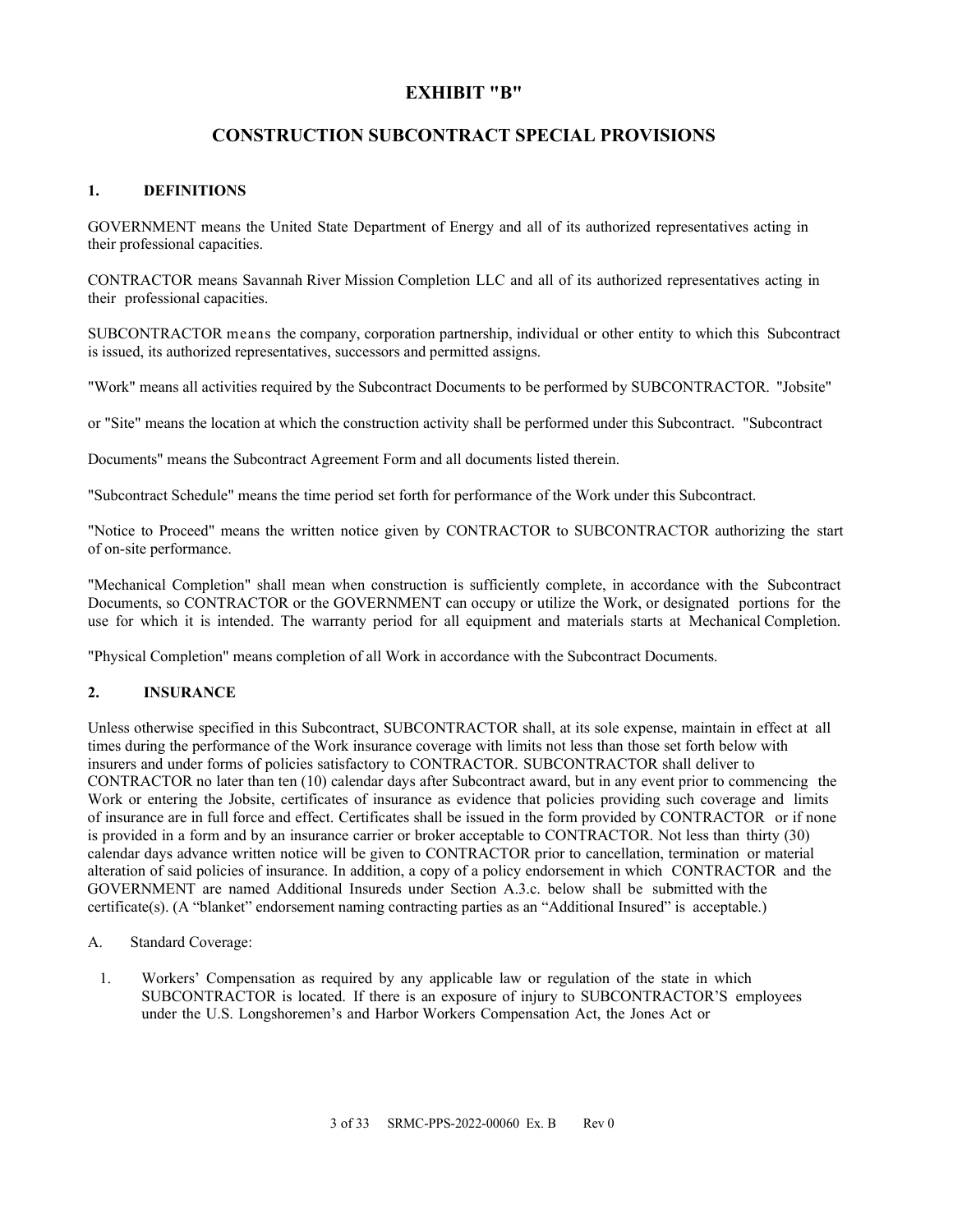under laws, regulations or statutes applicable to maritime employees, coverage shall be included for such injuries or claims.

2. Employer's Liability of not less than:

\$1,000,000 each accident.

- 3. General Liability Insurance
	- a. Coverage

SUBCONTRACTOR shall carry Commercial General Liability Insurance covering all operations by or on behalf of SUBCONTRACTOR providing insurance for bodily injury liability and property damage liability for the limits of liability indicated below and including coverage for:

- (1) Premises and Operations.
- (2) Products and Completed Operations.
- (3) Contractual Liability insuring the obligations assumed by CONTRACTOR in this Subcontract.
- (4) Broad form Property Damage (including Completed Operations).
- (5) Explosion, Collapse and Underground Hazards.
- (6) Personal Injury Liability.

The Commercial General Liability Insurance shall be the Occurrence Coverage Form, not "Claims Made".

b. Policy Limits

For SUBCONTRACTOR'S Commercial General Liability Insurance, the limits of liability for bodily injury, property damage and personal injury shall be not less than:

| \$1,000,000 | Combined single limit for Bodily Injury and Property Damage each occurrence. |
|-------------|------------------------------------------------------------------------------|
| \$1,000,000 | Personal Injury Limit each occurrence.                                       |
| \$2,000,000 | Products-Completed Operations Annual Aggregate Limit.                        |
| \$2,000,000 | General Annual Aggregate Limit (other than Products-Completed Operations).   |
|             |                                                                              |

If the policy does not have an endorsement providing the General Annual Aggregate limits as indicated above SUBCONTRACTOR shall provide an endorsement entitled "Amendment of Limits of Insurance (Designated Project or Premises)." Such endorsement shall provide for a Products-Completed Operations Annual Aggregate Limit of not less than \$2,000,000 and a General Annual Aggregate Limit of not less than \$5,000,000. The required limits may be satisfied by a combination of a primary policy and an excess or umbrella policy.

- c. Additional Insured
	- (1) CONTRACTOR, the GOVERNMENT, and their officers, directors and employees shall be named as Additional Insureds under the Commercial General Liability Insurance policy but only with respect to liability arising out of the operations for CONTRACTOR and the GOVERNMENT by or for CONTRACTOR. Such insurance shall be primary as regards any other coverage maintained for or by the Additional Insured. A copy of the policy endorsement shall be submitted with the certificate of insurance.
	- (2) In lieu of naming CONTRACTOR and the GOVERNMENT as Additional Insureds under the Commercial General Liability policy, SUBCONTRACTOR may provide owners and Contractors Protective Liability Insurance. If SUBCONTRACTOR carries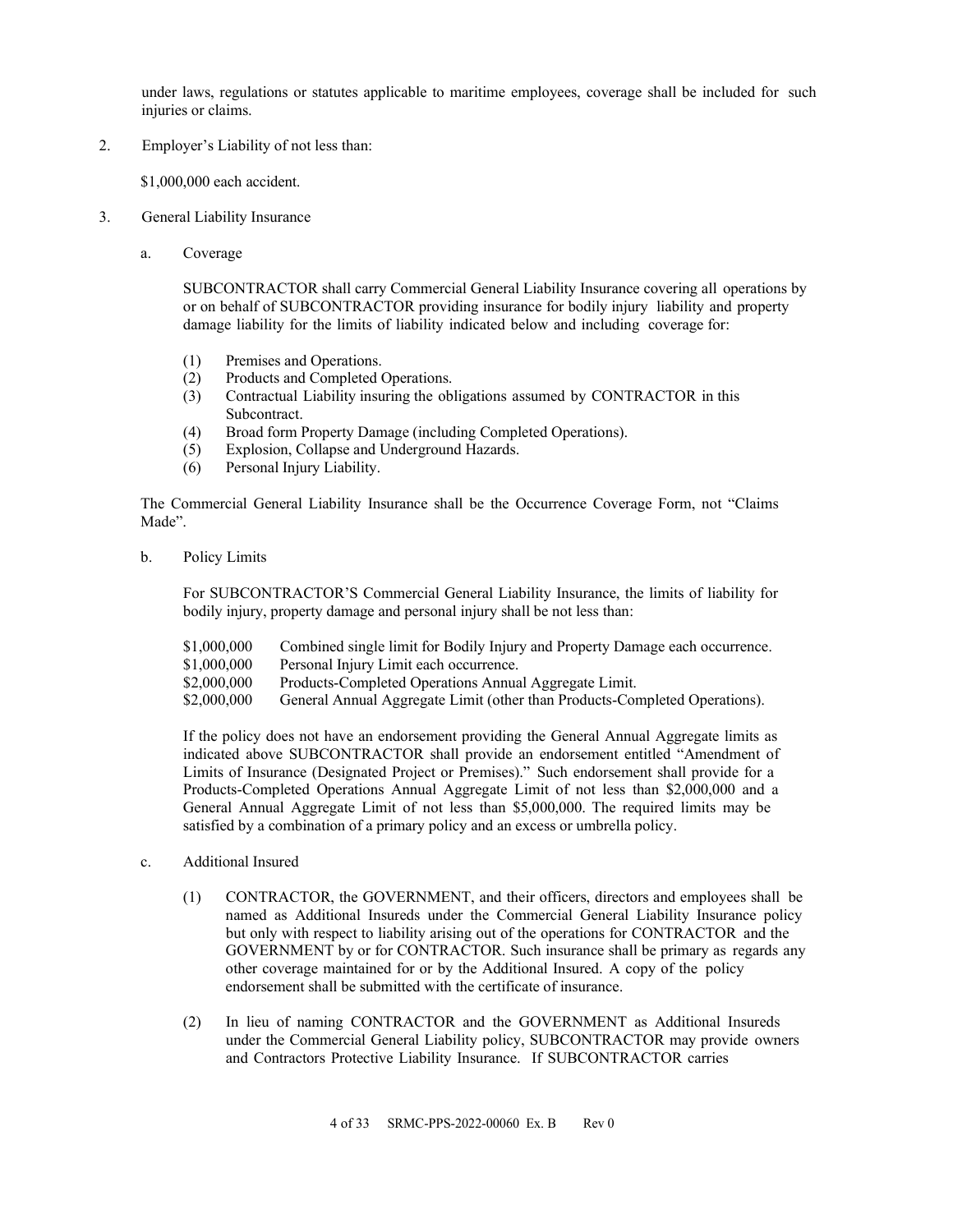Owners and Contractors Protective Liability Insurance the policy shall have a combined single limit for Bodily Injury or Property Damage of not less than:

\$2,000,000 Each Occurrence and \$2,000,000 Annual Aggregate

If the policy covers more than one project, this Subcontract (the Work) shall be designated in the Policy Declarations.

The policy shall name CONTRACTOR and the GOVERNMENT, their officers, directors and employees, as Named Insured.

4. Automobile Liability Insurance including coverage for the operation of any vehicle to include, but not limited to, owned, hired and non-owned.

The combined single limit for Bodily Injury and Property Damage Liability shall be not less than \$1,000,000 for any one accident or loss. The required limits may be satisfied by a combination of a primary policy and an excess or umbrella policy.

SUBCONTRACTOR'S Automobile Liability Insurance shall include coverage for Automobile Contractual Liability.

Note: All personnel operating motor vehicles at SRS must have a valid driver's license, vehicle registration and proof of insurance (regardless of state of origin). Anyone not having these documents is subject to being denied access to SRS and, if in violation of a law, being cited for the violation.

- 5. In the event SUBCONTRACTOR maintains insurance covering loss or damage to equipment or any other property of CONTRACTOR such insurance shall include an Insurer's waiver of subrogation in favor of CONTRACTOR, the GOVERNMENT and their subsidiaries and affiliates.
- B. Special Operations Coverage

Should any of the Work:

- 1. Involve marine operations, SUBCONTRACTOR, shall provide or have provided coverage for liability arising out of such marine operations including contractual liability under its Commercial General Liability Insurance or Marine Hull and Machinery Insurance and Protection and Indemnity Insurance. In the event marine operations involve and SUBCONTRACTOR owned, hired, chartered, or operated vessels, barges, tugs or other marine equipment, SUBCONTRACTOR agrees to provide or have provided Marine Hull and Machinery Insurance and Protection and Indemnity Insurance and/or Charterer's Liability Insurance. The combined limit of the Protection and Indemnity Insurance and/or Charterer's Liability Insurance shall be no less than the market value of the vessel. The Protection and Indemnity and/or Charterer's liability and the Hull and Machinery coverages shall include coverage for contractual liability, wreck removal, towing liability if applicable; and full collision coverage and shall be endorsed:
	- a. To provide full coverage to CONTRACTOR, the GOVERNMENT and their subsidiaries and affiliates as Additional Insureds without limiting coverage to liability "as owner of the vessel" and to delete any "as owner" clause or other language that would limit coverage to liability of an insured "as owner of the vessel," and
	- b. To waive any limit to full coverage for Additional Insureds provided by any applicable liability statute.
- 2. Involve the hauling of property in excess of \$100,000, SUBCONTRACTOR shall also carry "All Risk" Transit Insurance, or "All Risk" Motor Truck Cargo Insurance, or such similar form of insurance that will insure against physical loss or damage to the property being transported, moved or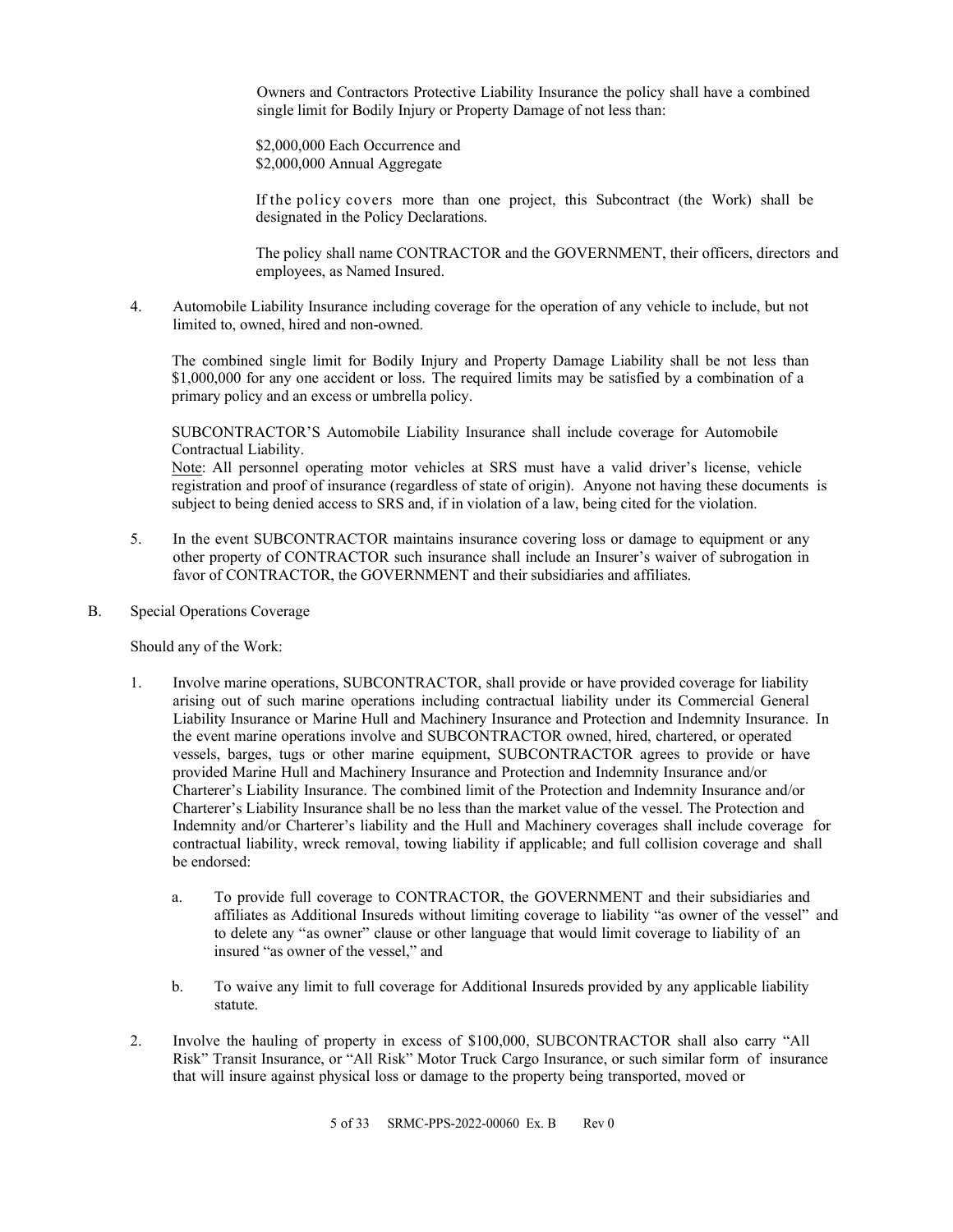handled by SUBCONTRACTOR pursuant to the terms of this Subcontract. Such insurance shall provide a limit of not less than the replacement cost of the highest value single lift or highest value being moved, whichever is greater, and shall insure the interest of SUBCONTRACTOR, CONTRACTOR and the GOVERNMENT and the subsidiaries and affiliates of SUBCONTRACTOR, CONTRACTOR, and the GOVERNMENT as their respective interests may appear and shall include an insurer's waiver of subrogation rights in favor of each;

- 3. Involve aircraft (fixed wing or helicopter) owned, operated or chartered by the SUBCONTRACTOR, liability arising out of such aircraft shall be insured for a combined single limit not less than \$10,000,000 each occurrence and such limit shall apply to Bodily Injury (including passengers) and Property Damage Liability. Such insurance shall name CONTRACTOR and the GOVERNMENT and their subsidiaries and affiliates as Additional insured, include an Insurer's waiver of subrogation in a favor of the Additional Insureds, state that it is primary insurance as regards the additional insured and contain a cross-liability or severability of interest clause. If the aircraft is insured such insurance shall provide for an insurer's waiver of subrogation rights in favor of CONTRACTOR and the GOVERNMENT and their subsidiaries and affiliates. In the event SUBCONTRACTOR charters aircraft, the foregoing insurance and evidence of insurance may be furnished by the owner of the chartered aircraft, provided the above requirements are met.
- 4. Involve investigation, removal or remedial action concerning the actual or threatened escape of hazardous or toxic substances, SUBCONTRACTOR shall also carry Pollution Liability Insurance in an amount not less than \$5,000,000 per occurrence/annual aggregate. Such insurance shall provide coverage for both sudden and gradual occurrences arising from the Work performed under this Subcontract, and Completed Operation Coverage shall be for a period of not less than five (5) years. and shall name CONTRACTOR and the GOVERNMENT as Additional Insured.
- 5. Involve inspection, handling or removal of asbestos, SUBCONTRACTOR shall also carry Asbestos Liability Insurance in an amount not less than \$5,000,000 per occurrence/annual aggregate. The policy shall be written on an "Occurrence Basis" with no sunset clause. Such insurance shall name CONTRACTOR and the GOVERNMENT as Additional Insured.
- 6. Involve transporting hazardous substances, SUBCONTRACTOR shall also carry Business Automobile Insurance covering liability arising out of the transportation of hazardous materials in an amount not less than \$5,000,000 per occurrence. Such policy shall include Motor Carrier Endorsement MCS-90. NEITHER CONTRACTOR, NOR the GOVERNMENT IS TO BE NAMED AN ADDITIONAL INSURED FOR THIS POLICY.
- 7. Involve treatment, storage or disposal of hazardous wastes, SUBCONTRACTOR shall furnish an insurance certificate form the designated disposal facility establishing that the facility operator maintains current Environmental Liability Insurance in the amount of not less than \$5,000,000 per occurrence/annual aggregate.
- C. Related Obligations
	- 1. The requirements contained herein as to types and limits, as well as CONTRACTOR'S approval of insurance coverage to be maintained by SUBCONTRACTOR are not intended to and shall not in any manner limit or qualify the liabilities and obligations assumed by SUBCONTRACTOR under this Subcontract.
	- 2. The Certificates of Insurance must provide clear evidence that SUBCONTRACTOR'S Insurance Policies contain the minimum limits of coverage and special provisions prescribed in this clause.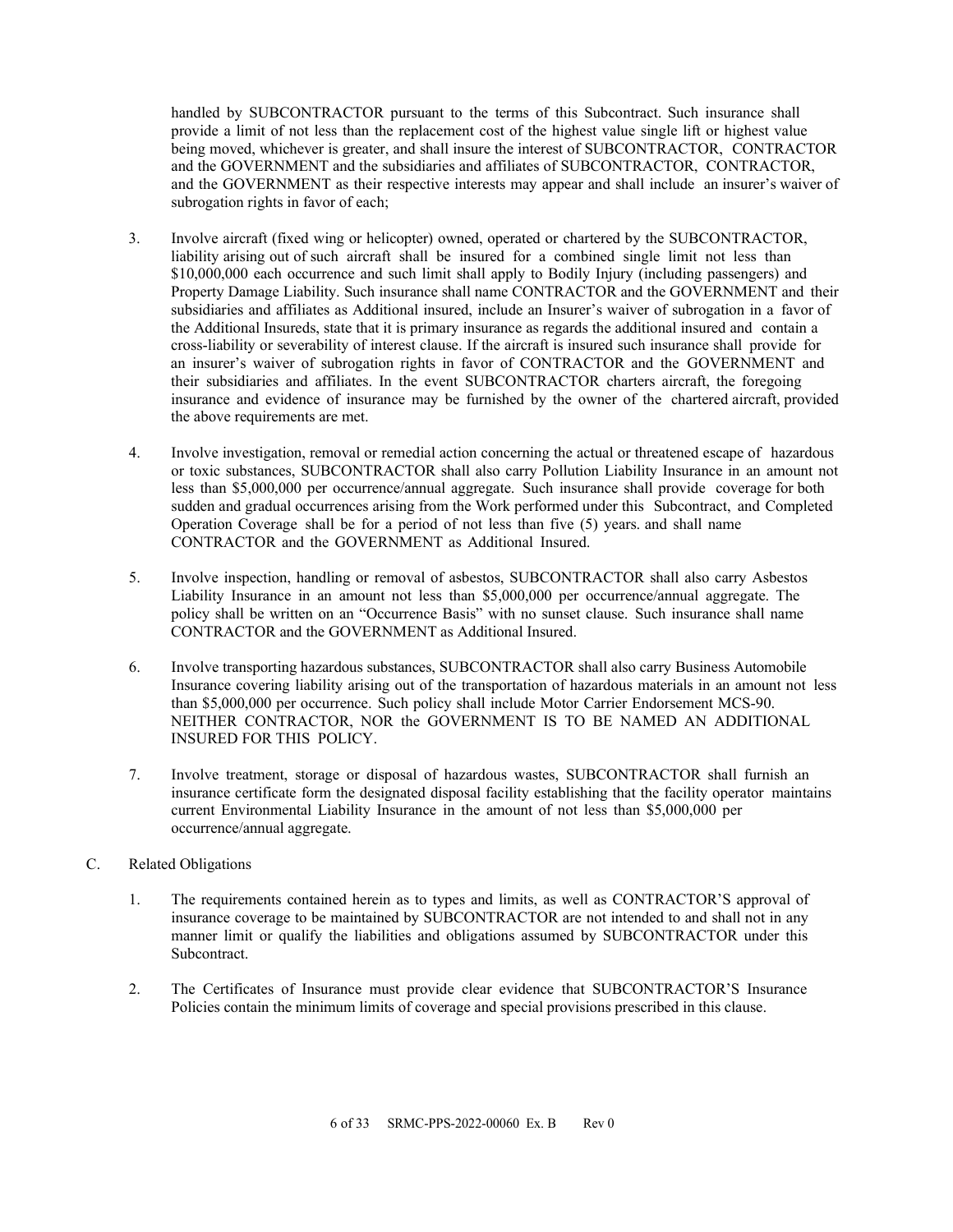#### D. CONTRACTOR or GOVERNMENT Furnished Insurance

Neither CONTRACTOR nor the GOVERNMENT is maintaining any insurance on behalf of SUBCONTRACTOR covering against loss or damage to the Work or to any other property of SUBCONTRACTOR unless otherwise specifically stated herein.

#### E. Notifications

In accordance with the submittal requirements outlined above, SUBCONTRACTOR shall deliver the original and two (2) copies of the Certificate(s) of Insurance required by this clause and all subsequent notices of cancellation, termination and alteration of such policies to:

Savannah River Mission Completion LLC Building  $730 \text{ } 4B - (room)$ PO Box 790 New Ellenton, SC 29809 Attention: (name) Reference: Subcontract No. (number)

#### <span id="page-7-0"></span>**3. PAYMENT AND PERFORMANCE BONDS**

*(The requirement for "Payment and Performance Bonds" under Paragraph A applies to subcontracts if the award amount is greater than \$100,000. For subcontracts awarded in an amount greater than \$30,000 but not greater than \$100,000, SUBCONTRACTOR is required to provide a form of "Payment Protection" in accordance with Paragraph B below.)*

#### A. Payment and Performance Bonds.

SUBCONTRACTOR shall, within ten (10) calendar days after award of this Subcontract, furnish to CONTRACTOR a performance Bond and a Payment Bond. Each of the Payment and Performance Bonds shall be in the amount of 100% of the total Lump Sum Price of this Subcontract.

Payment and Performance Bonds shall be in a form and format and by a company or corporation acceptable to CONTRACTOR. Such acceptability is based, in part, upon the surety company being named in the Department of Treasury Circular 570, "Companies Holding Certificates of Authority as Acceptable Sureties on Federal Bonds and Acceptable Reinsuring Companies". The cost of such bonds shall be included in the total lump sum price of the Subcontract.

#### B. Payment Protection.

*(The requirement for "Payment Protection" under this Paragraph B applies to small dollar value subcontracts where the award amount is greater than \$30,000, but not greater than \$100,000.)*

SUBCONTRACTOR shall within ten (10) calendar days after award of this Subcontract, furnish one of the following payment protections:

- 1. A payment bond.
- 2. An irrevocable letter of credit (*See* FAR 52.228-14).
- 3. A tripartite escrow agreement. SUBCONTRACTOR establishes an escrow account in a federally insured financial institution and enters into a tripartite escrow agreement with the financial institution, as escrow agent, and all of the suppliers of labor and material. The escrow agreement shall establish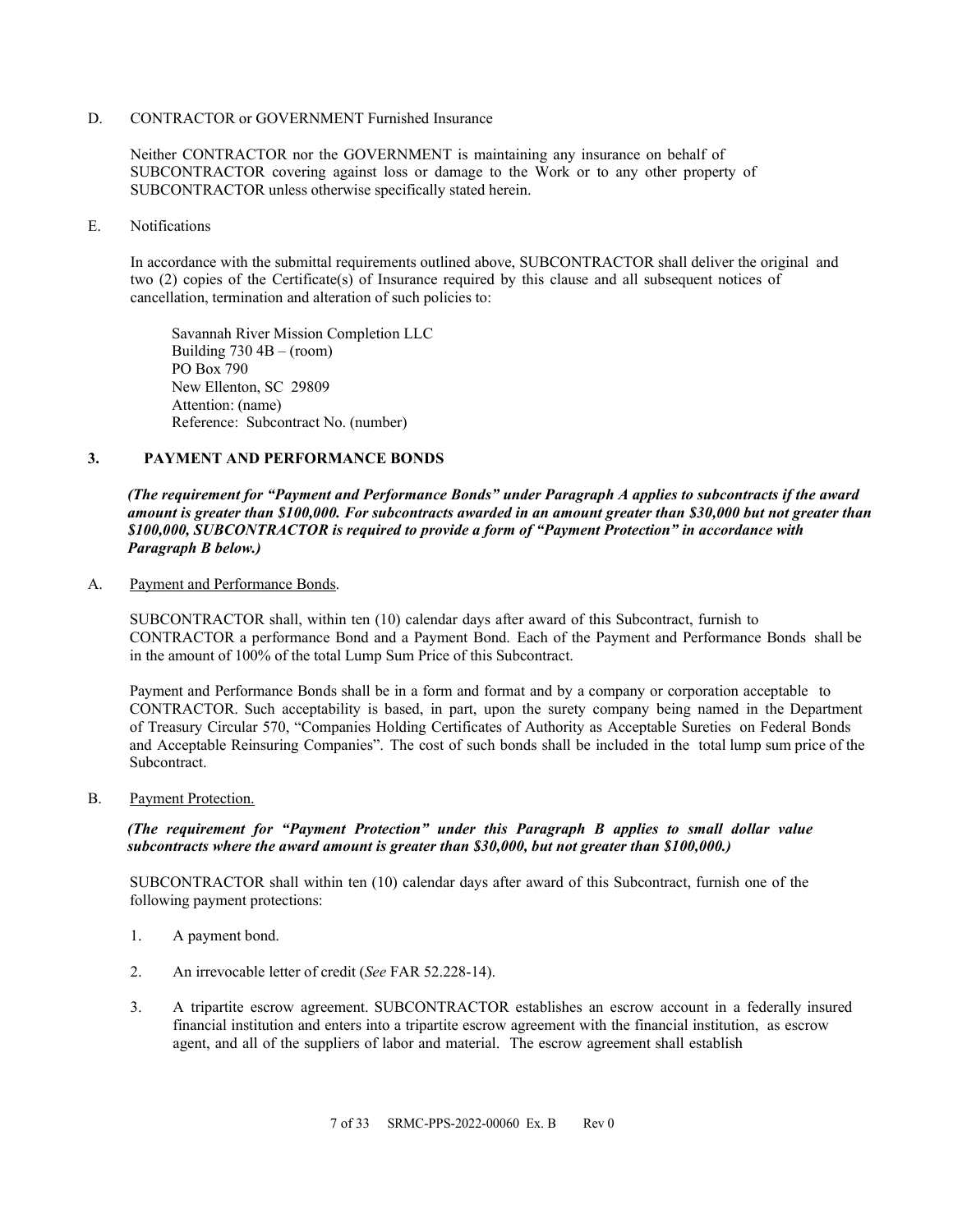the terms of payment under the contract and of resolution of disputes among the parties. CONTRACTOR makes payments to the SUBCONTRACTOR'S escrow account and the escrow agent distributes the payments in accordance with the agreement or triggers the disputes resolution procedures if required.

- 4. Certificates of deposit. SUBCONTRACTOR deposits certificates of deposit from a federally insured financial institution with CONTRACTOR, in an acceptable form, executable by CONTRACTOR.
- 5. United States bonds or notes (FAR 28.204-1) certificates or cashier's checks, bank drafts, money orders, or currency (FAR 28.204-2).

The payment protection shall in an amount equal to 100 percent of the Subcontract price and provide protection for the full Subcontract performance period plus a one-year period. The cost of such payment protection shall be included in the total lump sum price of the Subcontract.

Except for escrow agreements and payment bonds, which provide their own protection procedures, CONTRACTOR is authorized to access funds under the payment protection when it has been alleged in writing by a supplier of labor or material that a nonpayment has occurred, and to withhold such funds pending resolution by administrative or judicial proceedings or mutual agreement of the parties.

When a tripartite escrow agreement is used, the Subcontractor shall utilize only suppliers of labor and material that signed the escrow agreement.

- C. The SUBCONTRACTOR shall promptly furnish additional security required to protect CONTRACTOR and the GOVERNMENT and persons supplying labor or materials under this Subcontract if:
	- 1. any surety upon any bond furnished with this Subcontract becomes unacceptable to CONTRACTOR,
	- 2. any surety fails to furnish reports on its financial condition as required by CONTRACTOR, or
	- 3. the Subcontract price is increased so that the penal sum of any bond or other security furnished by SUBCONTRACTOR hereunder becomes inadequate in the opinion of CONTRACTOR.

# <span id="page-8-0"></span>**4. CONTRACTOR-FURNISHED DRAWINGS AND SPECIFICATIONS**

CONTRACTOR will furnish specifications and prints of engineering design drawings for each part of the Work under this Subcontract. Such drawings will give information required for the preparation of shop detail drawings by SUBCONTRACTOR. Drawings and sketches furnished by CONTRACTOR may not be to the scale indicated due to distortions and reductions in reproduction. SUBCONTRACTOR shall rely on dimensions and coordinates shown on the drawings and sketches to determine other dimensions and quantities. If dimensions and/or coordinates are not sufficient to make this determination, SUBCONTRACTOR shall contact Contractor's Procurement Representative for clarification.

SUBCONTRACTOR shall immediately, upon receipt thereof; check all specifications and drawings furnished and shall promptly notify CONTRACTOR of any omissions or discrepancies in such specifications or drawings.

All drawings listed in Exhibit "D" DRAWINGS are a part of this Subcontract. SUBCONTRACTOR shall perform Work only in accordance with drawings marked "Issued for Construction". Drawings issued by CONTRACTOR after execution of this Subcontract will be issued by Subcontract Change Notice and upon issuance become a part of the Subcontract, superseding or supplementing the original Subcontract drawings. If SUBCONTRACTOR considers such issue to be a change affecting cost or schedule, SUBCONTRACTOR must request an equitable adjustment in accordance with the General Provision titled "CHANGES".

SUBCONTRACTOR shall perform Work only in accordance with "Issued for Construction" drawings and any subsequent revisions thereto, and with CONTRACTOR reviewed drawings submitted by SUBCONTRACTOR in accordance with the Special Provision titled "SUBCONTRACTOR-FURNISHED DRAWINGS, DATA AND SAMPLES".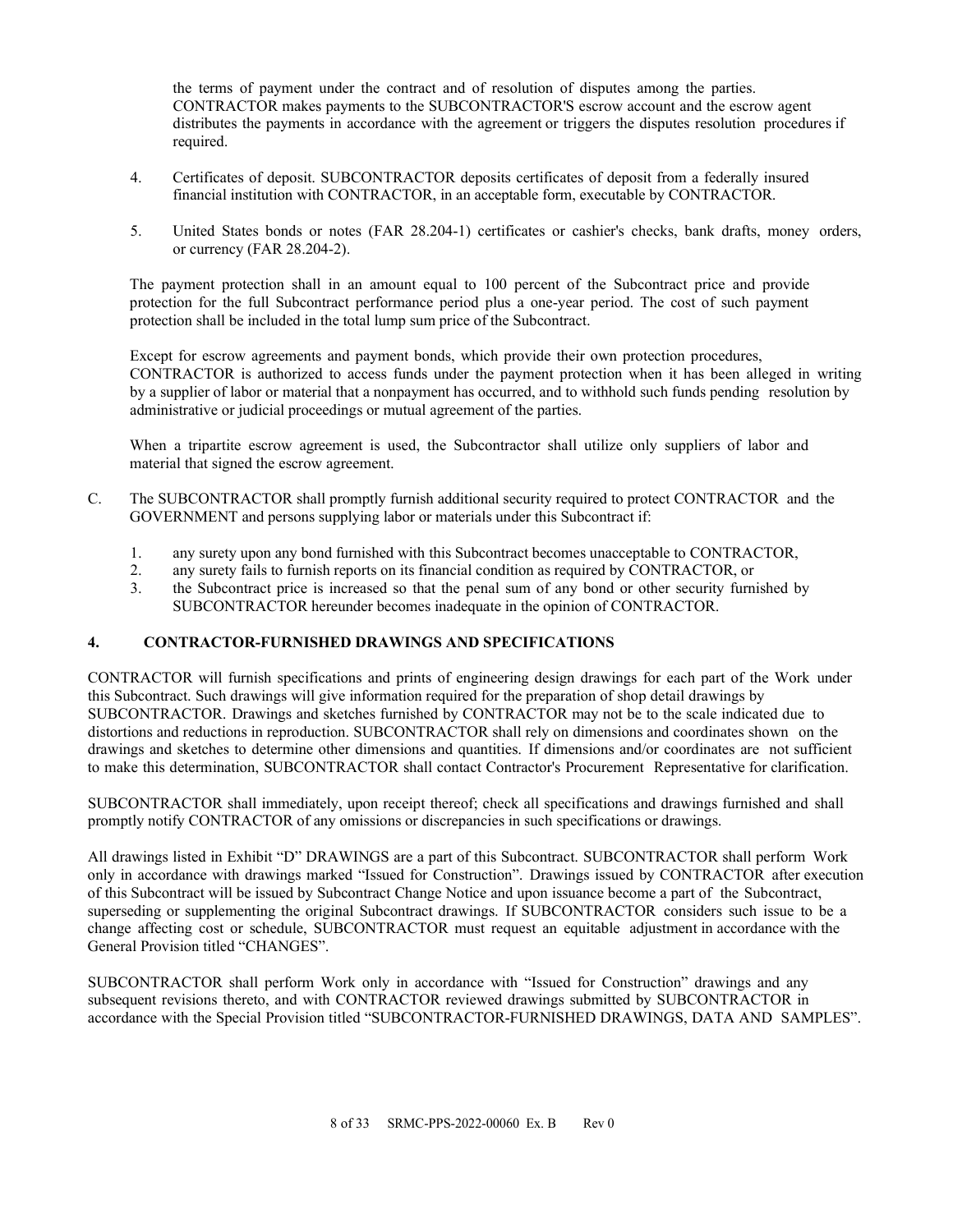One (1) copy of such specifications and one (1) copy of such drawings will be furnished to SUBCONTRACTOR without charge.

# <span id="page-9-0"></span>**5. CONTRACTOR-FURNISHED SITE SERVICES**

CONTRACTOR will provide site services without cost to SUBCONTRACTOR as set forth in the SUBCONTRACTOR FIELD CONDITIONS FORM hereby incorporated into the Subcontract as Attachment "A" to Exhibit "B" SPECIAL PROVISIONS.

# <span id="page-9-1"></span>**6. CONTRACTOR-FURNISHED MATERIALS AND EQUIPMENT**

CONTRACTOR will furnish to SUBCONTRACTOR, AT CONTRACTOR'S warehouse or Jobsite storage area, the items listed below to be incorporated into or used in performance of the Work under this Subcontract. Such items will be furnished, without cost to SUBCONTRACTOR, provided that SUBCONTRACTOR shall, at its expense, accept delivery thereof, load, unload, transport to points of use and care for such items until final disposition thereof. At time of acceptance of any such item from CONTRACTOR, SUBCONTRACTOR shall sign a receipt therefor. Signing of such receipt without reservation therein shall preclude any subsequent claim by SUBCONTRACTOR that any such items were received from CONTRACTOR in a damaged condition and with shortages. SUBCONTRACTOR shall maintain records of all CONTRACTOR furnished materials. Such records will be made available to CONTRACTOR upon request. SUBCONTRACTOR agrees not to use the furnished materials for any purpose other than the performance of the Subcontract without CONTRACTOR'S written approval. If at any time after acceptance of any such item from CONTRACTOR any such item is damaged, lost, stolen or destroyed, such item shall be repaired or replaced at the expense of SUBCONTRACTOR. Items required to be replaced may, at its option, be furnished by CONTRACTOR. Upon completion of all the Work under this Subcontract, SUBCONTRACTOR shall, at its expense, return all surplus and unused items to CONTRACTOR'S warehouse or Jobsite storage area.

CONTRACTOR will exert every reasonable effort to make delivery of such materials and equipment so as to avoid delay in the progress of the Work. However, should CONTRACTOR, for any reason, fail to make delivery of any such item and a delay results the conditions of the General Provision titled "CHANGES" apply. SUBCONTRACTOR shall take all appropriate action to mitigate the consequences of such delay.

Materials to be furnished by CONTRACTOR: (list of materials)

CONTRACTOR will furnish construction tools and/or equipment to SUBCONTRACTOR the items listed below for use in contaminated areas at no cost to SUBCONTRACTOR. SUBCONTRACTOR shall release, defined, indemnify and hold CONTRACTOR harmless against any damages or claims that may arise from use of the tools or equipment.

CONTRACTOR provided equipment will be uniquely identified to prevent its removal from contaminated Areas. SUBCONTRACTOR will ensure that only qualified and experienced operators are assigned to operate the provided equipment. A current operation record is to be maintained for each piece of equipment.

In the event provided equipment is not available at the time or place the Work is to be performed, or the equipment is inoperable or retracted from SUBCONTRACTOR'S use an equitable adjustment will be made to the Subcontract.

Tools and/or equipment to be furnished by CONTRACTOR: (list of tools)

# <span id="page-9-2"></span>**7. CONTRACTOR-FURNISHED PERMITS**

The General Provision titled "PERMITS" notwithstanding, CONTRACTOR will without cost to SUBCONTRACTOR, furnish the permits listed below; however, SUBCONTRACTOR shall, as necessary, provide CONTRACTOR and the GOVERNMENT with assistance in obtaining such permits. SUBCONTRACTOR shall, in accordance with said General Provision titled "PERMITS", provide all other permits. All such CONTRACTOR- furnished permits are available for examination at the project office of CONTRACTOR during regular business hours.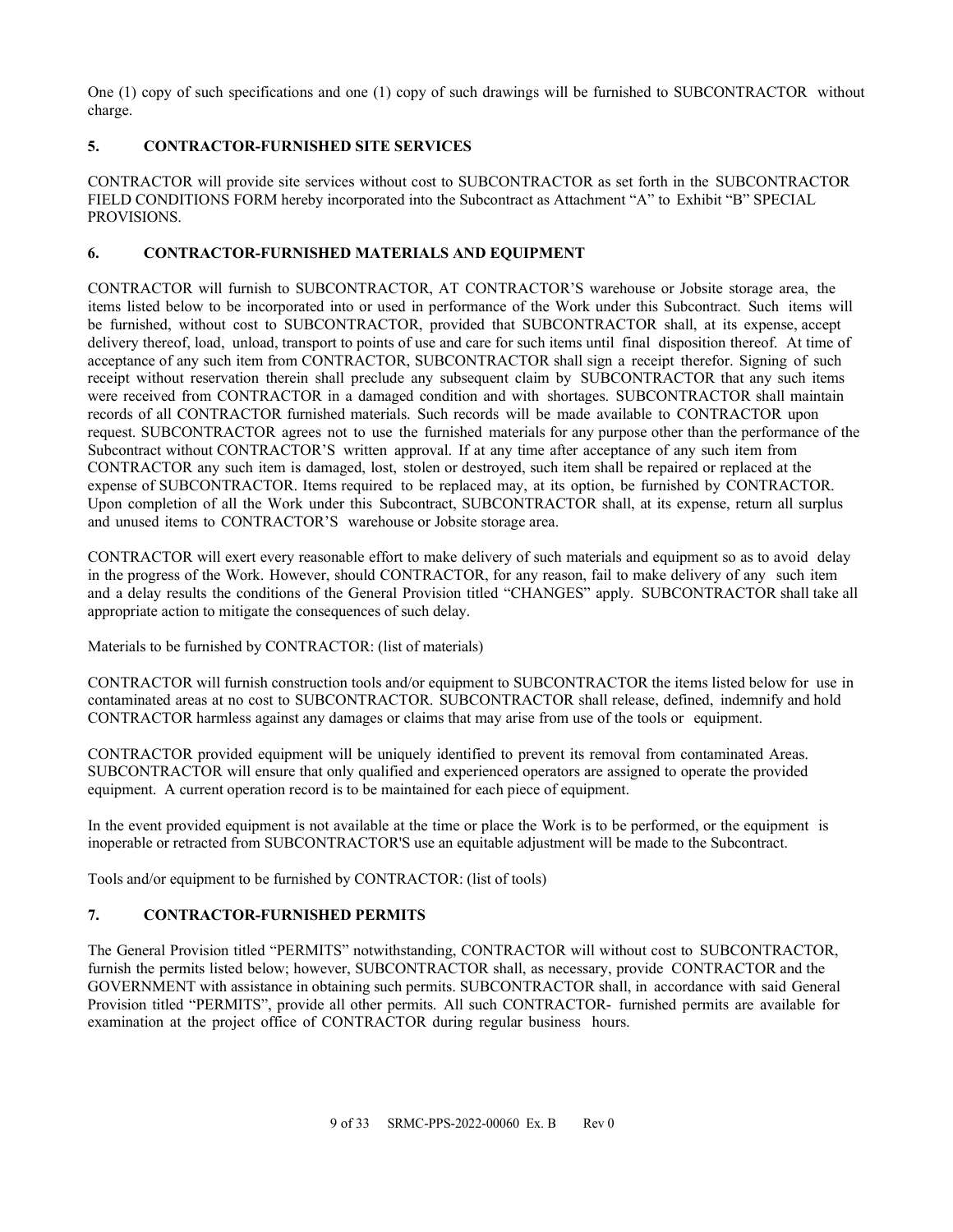Permits to be furnished by CONTRACTOR: As listed in the SUBCONTRACTOR FIELD CONDITIONS FORM as Attachment "A" to Exhibit "B" SPECIAL PROVISIONS.

# <span id="page-10-0"></span>**8. SUBCONTRACTOR-FURNISHED DRAWINGS, DATA AND SAMPLES**

SUBCONTRACTOR shall submit drawings, data and samples in accordance with Exhibit "E" SCOPE OF WORK AND TECHNICAL SPECIFICATIONS. Review and permission to proceed by CONTRACTOR does not constitute acceptance or approval of design details, calculations, analyses, test methods, certificates or materials developed or selected by SUBCONTRACTOR and does not relieve SUBCONTRACTOR from full compliance with contractual obligations.

# <span id="page-10-1"></span>**9. COMMENCEMENT, PROGRESS AND COMPLETION OF THE WORK**

SUBCONTRACTOR shall perform with its own organization Work equivalent to at least (number) percent of the total amount of Work (not including cost of materials) to be performed under this Subcontract. SUBCONTRACTOR shall not subcontract with any third party for the performance of all or any portion of the Work without the advance written approval of CONTRACTOR.

SUBCONTRACTOR will be given a written "Notice to Proceed" authorizing the start of on-site performance after receipt and acceptance of Insurance Certificates, Payment and Performance Bonds, Pre-job Building Trades Conference Certification, schedule for the first sixty days of work, approval of SUBCONTRACTOR'S Safety Management Plan and the Worker Protection Plan (WPP), authorization for electronic payments, and receipt of SUBCONTRACTORS designation of an Assigned Competent Person (ACP).

Delay in the receipt and acceptance of submittals required by this Subcontract is not an excusable delay under the General Provisions titled "EXCUSABLE DELAYS".

SUBCONTRACTOR shall complete the Work under the Subcontract to meet the following Subcontract Milestone Dates: Mechanical Completion: (date) Physical Completion: (date)

SUBCONTRACTOR'S site representative will be required to attend meetings, weekly, bi-weekly, monthly, or as often as required by CONTRACTOR to discuss schedule, safety, quality, design, delays, and/or other subjects relating to the Work.

SUBCONTRACTOR shall complete and submit to CONTRACTOR'S Subcontract Technical Representative (STR), on a daily basis, a daily log. The Log shall document all events occurring on the jobsite including any delay to the Work in progress, as well as, particular notice given to the amount, type, and number of workmen by trades. Lower- tier subcontractors, material, and equipment deliveries, equipment on site, equipment in use, Work in progress, inspection performed, tests performed, any construction activities that do not meet the technical requirements of the Subcontract Documents, corrective actions for unacceptable construction activities and significant problems affecting progress or quality of the Work. The Log shall also reflect activities as they relate to the construction schedule.

SUBCONTRACTOR shall give CONTRACTOR full information in advance as to its plans for performing each part of the Work. If at any time, SUBCONTRACTOR'S actual progress is inadequate to meet the requirements of this Subcontract, CONTRACTOR may notify SUBCONTRACTOR to take such steps as may be necessary to improve its progress. If within a reasonable period as determined by CONTRACTOR, SUBCONTRACTOR does not improve performance to meet the Subcontract milestones set forth above, CONTRACTOR may require an increase in SUBCONTRACTOR'S labor force, the number of shifts, overtime operations, additional days of work per week, expedited shipment(s) of equipment and materials, and an increase in the amount of construction plant and equipment, all without additional cost to CONTRACTOR. Neither such notice nor CONTRACTOR'S failure to issue such notice shall relieve SUBCONTRACTOR of its obligation to achieve the quality of work and rate of progress required by this Subcontract.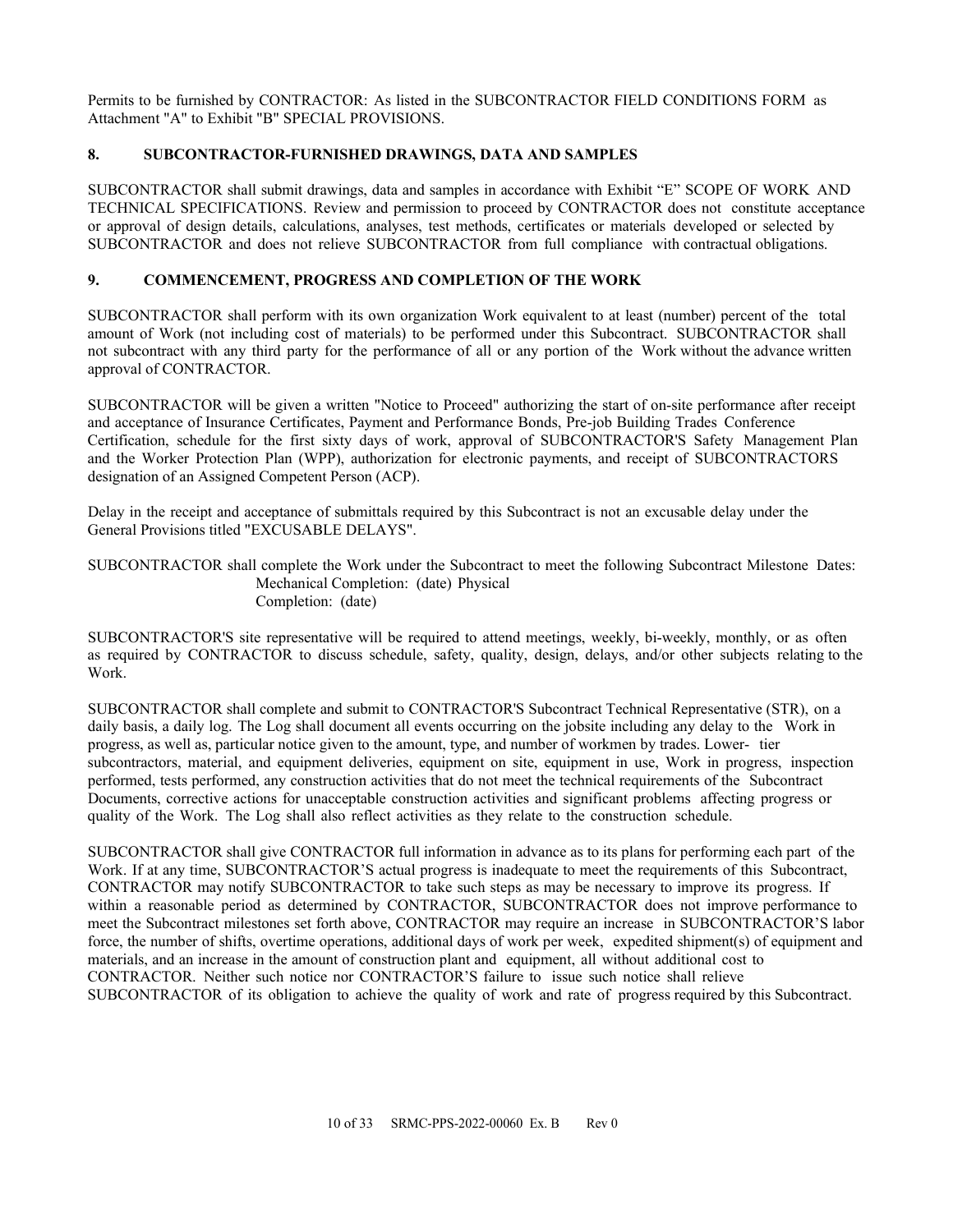Noncompliance with CONTRACTOR'S instruction shall be grounds for CONTRACTOR'S determination that SUBCONTRACTOR is not prosecuting the Work with such diligence as will assure completion within the times specified. Upon such determination, CONTRACTOR may terminate this Subcontract pursuant to the General Provision titled "TERMINATION FOR DEFAULT."

# <span id="page-11-0"></span>**10. CONSTRUCTION SCHEDULE**

# **(BAR CHART PROVISIONS OPTION)**

Within ten (10) calendar days after Subcontract Award, SUBCONTRACTOR shall prepare and submit to CONTRACTOR a detailed Bar Chart Schedule for the first sixty (60) calendar days of Work.

A completed Baseline Schedule shall be submitted for approval within thirty (30) days after Subcontract Award. No

payments will be due SUBCONTRACTOR until the Baseline Schedule is approved by CONTRACTOR. The Baseline

Schedule shall provide for the expeditious and practical execution of the work.

The Baseline Schedule shall:

- 1. display all elements of the Work including construction testing, manpower requirements and planned equipment usage;
- 2. be dollar value loaded for each activity. The sum of all activity dollar values shall equal the total amount of the Subcontract;
- 3. display all Milestone Dates identified in the Subcontract; and,
- 4. identify the restraints and interfaces between the SUBCONTRACTOR'S activities and the activities to be performed by any separate subcontractor or known lower-tier subcontractors or by CONTRACTOR (e.g., delivery of CONTRACTOR furnished equipment, approval of shop drawings).
- 5. display dates of planned high and medium hazard tasks as identified in the Subcontract Safety Checklists from Exhibit F, "Environmental, Safety and Health Provisions," Article ES&HP-2.

SUBCONTRACTOR is responsible for determining the sequence and duration of the detailed construction activities. Approval of the Subcontractor's Baseline Schedule by CONTRACTOR shall in no way constitute or be construed as an admission or representation by CONTRACTOR that the Schedule, as approved, is feasible or practical. SUBCONTRACTOR assumes the risk of the practicality and feasibility of the construction Schedule.

#### \*\*\*OR\*\*\* **(CPM PROVISIONS OPTION)**

# Post Award Submittal and Approval

Within ten (10) calendar days after Subcontract Award, SUBCONTRACTOR shall prepare and submit to CONTRACTOR a detailed Critical Path Method (CPM) Schedule for the first sixty (60) calendar days of work.

A completed Baseline Schedule shall be submitted for approval within thirty (30) calendar days after Subcontract Award. The Schedule shall be based on a Critical Path Method (CPM)analysis.

No payments will be due SUBCONTRACTOR until the Baseline Schedule is approved by CONTRACTOR. The

Baseline Schedule shall include the following information:

1. A description of each activity, including shop drawings submittal and approval and the ordering and delivery of major materials and equipment to be incorporated into the Work. (The description for site activities should be in sufficient detail to identify the activities by location and/or elevation.)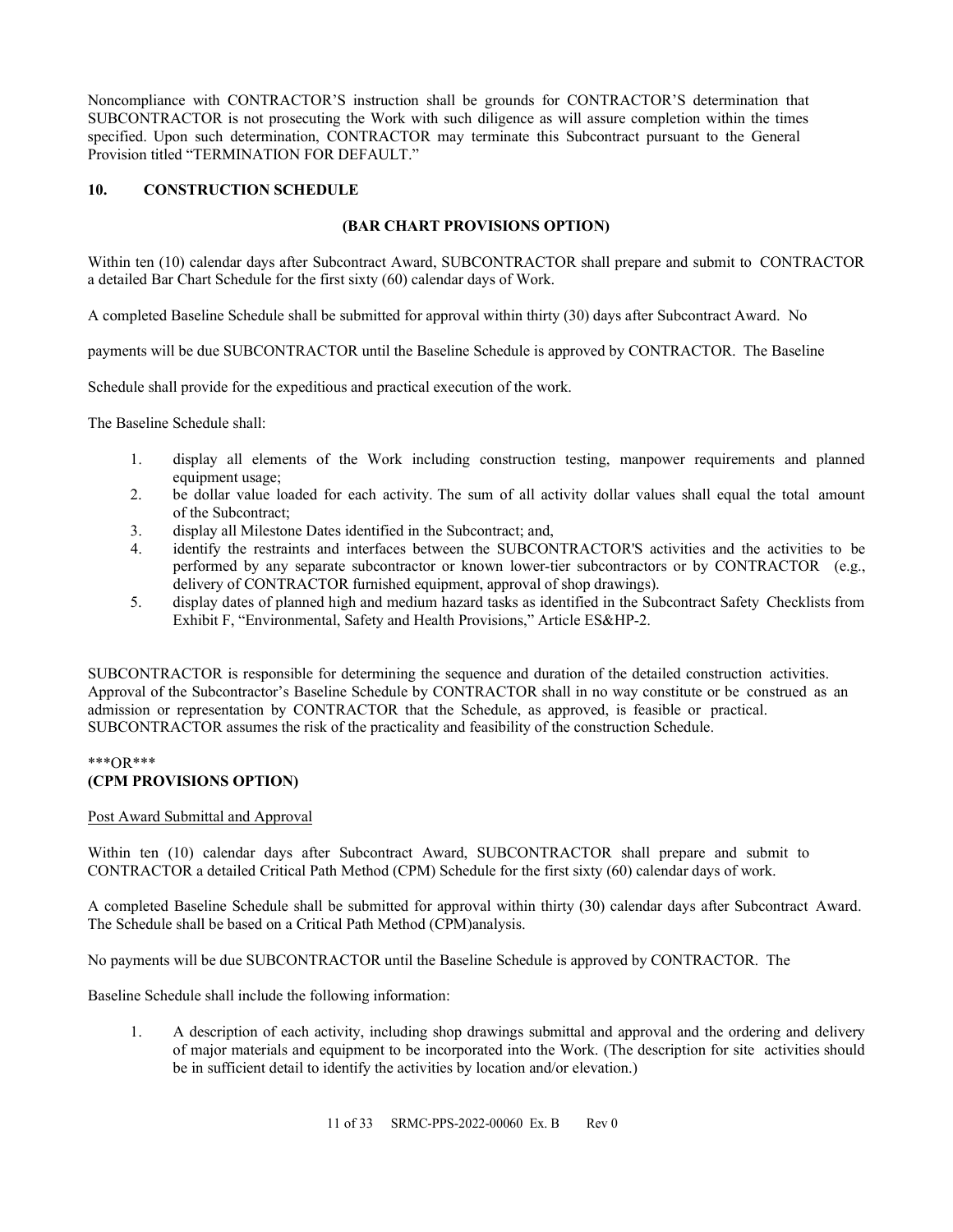- 2. The estimated duration for each activity (except for shop drawing approvals and material and equipment deliveries) shall not exceed twenty-one (21) calendar days. One (1) day shall be the smallest time unit used.
- 3. The early start, late start, early finish and late finish dates for each activity and the total float, if any, for each activity.
- 4. The manpower requirements for each activity.
- 5. The major construction equipment required for each activity.
- 6. The sequence, restraints and interfaces between and among SUBCONTRACTOR'S activities, as well as the sequence, restraints and interfaces between SUBCONTRACTOR'S activities and the activities of any separate subcontractor or known lower-tier subcontractors or by CONTRACTOR.
- 7. The Milestone Dates identified in the Subcontract.
- 8. The dollar value loading each activity. The sum of all activity dollar values shall equal the total amount of the Subcontract.
- 9. Commodity Curves for items selected by CONTRACTOR as follows: (Insert

commodities as provided by STR and noted on Field Conditions)

10. Dates of planned high and medium hazard tasks as identified in the Subcontract Safety Checklists from Exhibit F, "Environmental, Safety and Health Provisions," Article ES&HP-2.

SUBCONTRACTOR shall schedule his work activities to early start and early finish dates.

All float belongs to all parties participating in the project severally and not to SUBCONTRACTOR exclusively.

SUBCONTRACTOR is responsible for determining the sequence and duration of the detailed construction activities. Approval of SUBCONTRACTOR'S Baseline Schedule by CONTRACTOR shall in no way constitute or be construed as an admission or representation by CONTRACTOR that the Schedule, approved, is feasible or practical. SUBCONTRACTOR assumes the risk of the practicality and feasibility of the Construction Schedule.

# Maintenance and Updates

Upon approval by CONTRACTOR of SUBCONTRACTOR'S Baseline Schedule, SUBCONTRACTOR shall be responsible for maintaining such a Schedule. If at any time SUBCONTRACTOR'S Work is behind schedule, the SUBCONTRACTOR shall submit a recovery plan for getting the Work back on schedule. The plan shall be subject to review and approval by CONTRACTOR.

The approved Baseline Schedule shall be updated and reviewed monthly to reflect the current as-built status of the Work. This updated Schedule shall accompany the Application for Payment.

SUBCONTRACTOR shall highlight in the Monthly Updates any changes to SUBCONTRACTOR'S logic and/or critical path which will be subject to CONTRACTOR approval.

SUBCONTRACTOR shall submit to CONTRACTOR a monthly Progress Report. This report shall include a description of the current or potential problem areas that are affecting progress or could affect the succeeding month's Work including but not limited to potential late delivery of materials or equipment.

# **\*\*\*FOUR WEEK WORK SCHEDULE (OPTION) \*\*\* (REQUIRED FOR CPM SCHEDULE)**

# Four Week Work Schedule

SUBCONTRACTOR shall develop a Four Week Daily Work Schedule. This schedule shall be submitted to CONTRACTOR at the beginning of each work week and cover the current week and the following three (3) weeks in sufficient detail to identify the approach for completing individual items of Work. This schedule shall include:

1. Work activity and duration.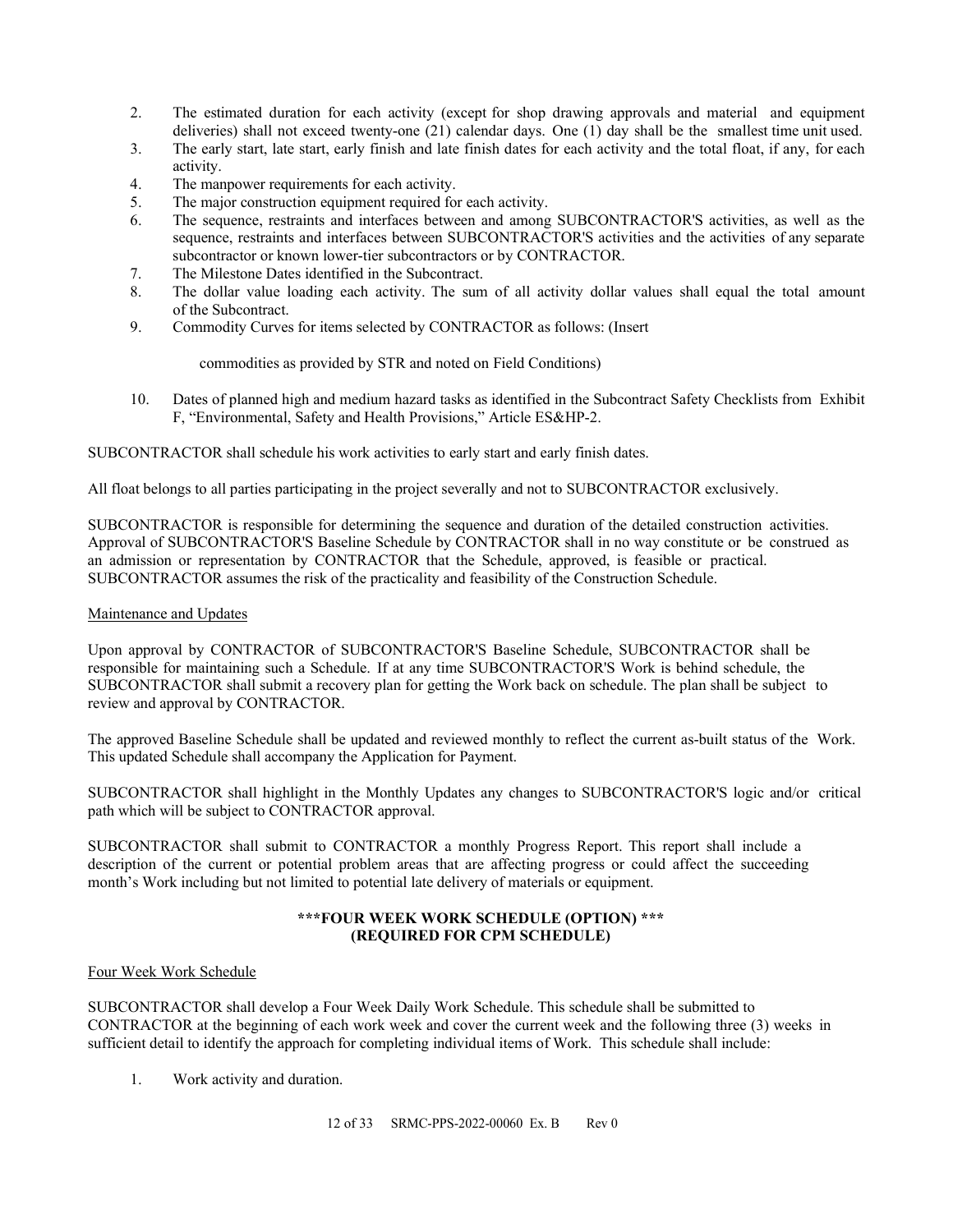2. All restraints and interfaces with others.

The format shall be compatible with the Baseline Schedule and is subject to review by CONTRACTOR. Included with this Schedule shall be an estimate of the manpower and construction equipment required for the anticipated construction activities.

Notwithstanding any of the established CONTRACTOR, GOVERNMENT or SUBCONTRACTOR plans as required herein, SUBCONTRACTOR is responsible for maintaining proper safety and health, fire prevention, and security conditions at the Jobsite.

#### <span id="page-13-0"></span>**11. MEASUREMENT FOR PAYMENT**

#### **(Alternate 1 for Progress Payments.)**

For the purpose of arriving at agreement on the basis for progress payments for items bid as lump sum, SUBCONTRACTOR shall, within fifteen (15) calendar days after Subcontract Award, submit a proposed breakdown of values by pay item of the various elements of the Work comprising the lump sum item. Such submittal shall also include a proposed schedule of monthly progress payments. The proposed breakdown and payment schedule shall be correlated with the schedule and reports required by the Special Provision entitled "CONSTRUCTION SCHEDULE". Such breakdown and payment schedule shall be subject to CONTRACTOR'S approval.

Written monthly estimates on or about the end of each month shall be prepared by SUBCONTRACTOR for CONTRACTOR'S approval covering the amount and value of Work satisfactorily performed by SUBCONTRACTOR up to the date of such estimate. Such estimate may be made by strict measurement, or by estimate, or partly by one method and partly by the other. Estimates shall not include materials or equipment not incorporated into the Work. The quantity of work to be paid for under any item for which a unit price is fixed shall be the number of CONTRACTOR approved units of work satisfactorily completed in accordance with the specified unit measurement for payment provisions of this Subcontract.

SUBCONTRACTOR shall make all surveys necessary for determining all quantities of work to be paid under this Subcontract. Copies of field notes, computations and the records made by SUBCONTRACTOR for the purpose of determining quantities shall be furnished to CONTRACTOR upon request. SUBCONTRACTOR shall notify CONTRACTOR prior to the time such surveys are made. CONTRACTOR, at its sole discretion, may witness and verify such surveys. Measurements and computations shall be made by such methods as CONTRACTOR may consider appropriate for the class of work measured and the estimate of quantities of work completed shall be compatible with the reporting requirements of the Special Provision titled "CONSTRUCTION SCHEDULE". The dividing limits, lines or planes between adjacent items or classes or excavation, concrete or other types of work where not definitely indicated on the drawings or in the specifications shall be as determined by CONTRACTOR.

CONTRACTOR shall review SUBCONTRACTOR'S monthly estimate and within ten (10) calendar days return an approved copy to SUBCONTRACTOR. Pursuant to the Special Provision titled "APPLICATION FOR PAYMENT AND PAYMENT," SUBCONTRACTOR shall prepare and submit to CONTRACTOR Application for Payment in accordance with approved monthly estimates.

#### **(Alternate 2 for Milestone Payments in conjunction with Exhibit "C" Schedule of Quantities and Prices.)**

SUBCONTRACTOR shall submit an Application for Payment upon completion of each Payment Milestone. The work to be paid for under any Payment Milestone is fixed in this Subcontract and shall be the amount due and payable in accordance with the price set forth in Exhibit "C" Schedule of Quantities and Prices, and the applicable measurement for payment provisions of the Subcontract. SUBCONTRACTOR shall provide substantiation that the measurement for payment provisions have been met.

SUBCONTRACTOR shall make all necessary measurements and conduct all tests and performance demonstrations required to establish each Payment Milestone has been satisfactorily accomplished. SUBCONTRACTOR shall notify CONTRACTOR prior to the time such measurements, test or demonstrations are made or conducted.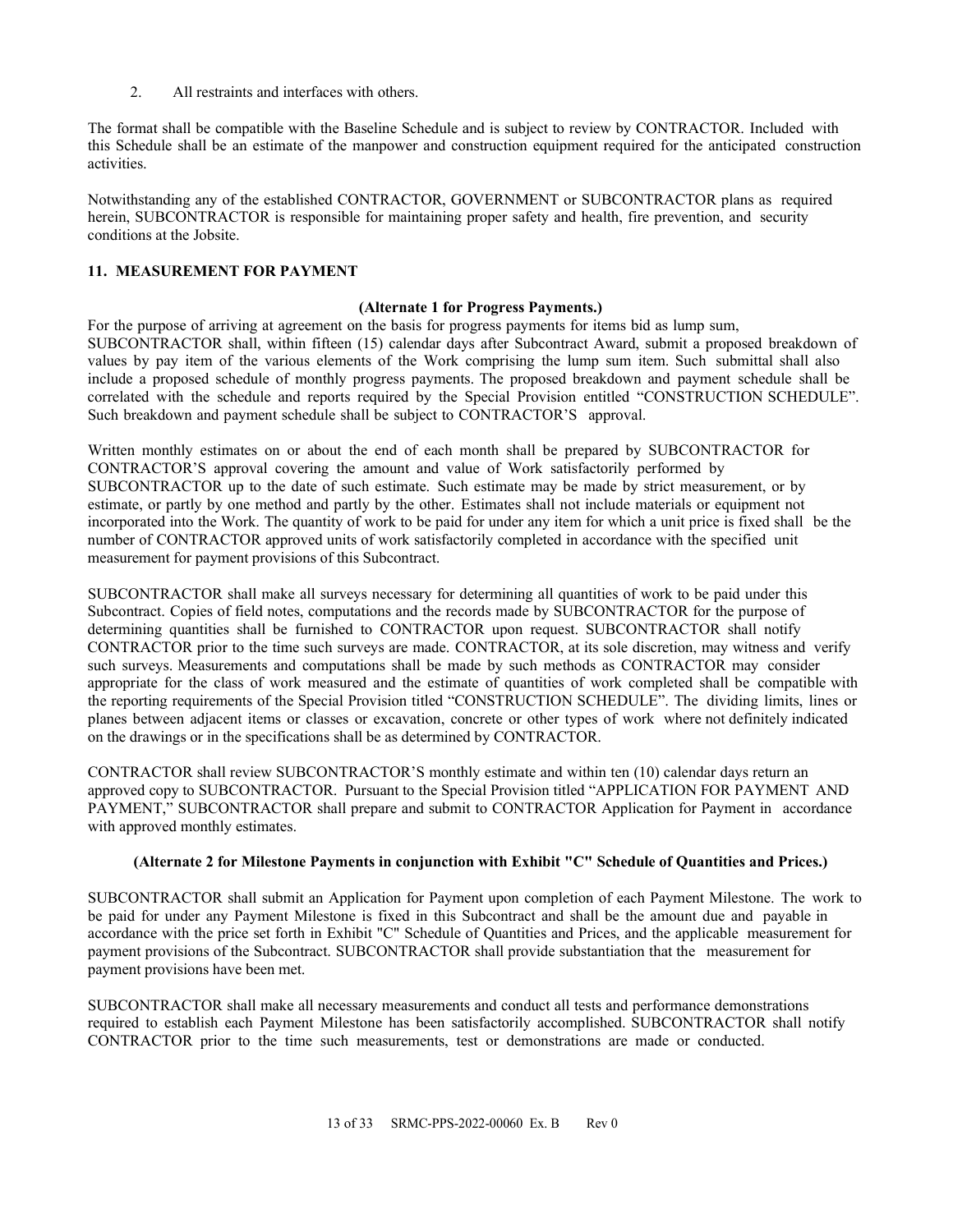CONTRACTOR, at its discretion, may arrange to have its representative witness and verify all such SUBCONTRACTOR measurements, tests or demonstrations. Copies of all SUBCONTRACTOR'S records made for the purpose of determining Payment Milestone completion shall be furnished CONTRACTOR upon request.

# <span id="page-14-0"></span>**12. APPLICATION FOR PAYMENT AND PAYMENT**

SUBCONTRACTOR shall prepare and submit Application for Payments pursuant to the Special Provision titled "MEASUREMENT FOR PAYMENT".

Within thirty (30) calendar days after receipt of an acceptable Application for Payment, CONTRACTOR will pay SUBCONTRACTOR ninety percent (90%) of the approved Application for Payment amount retaining the balance (Retainage) pending Final Acceptance of the Work or as otherwise specified below.

After the estimated value of Work completed exceeds 50% of the Subcontract Sum, and provided SUBCONTRACTOR is progressing with the Work in the manner and time satisfactory to CONTRACTOR, CONTRACTOR may reduce the amount to be retained to five (5) percent, or to such lesser amount, including none, as may be decided upon by CONTRACTOR.

CONTRACTOR shall, after receipt of evidence of full payment to the surety, reimburse SUBCONTRACTOR for the amount of premiums paid for Performance and Payment Bonds. SUBCONTRACTOR shall request such reimbursement with the first Application for Payment. The retainage provisions of this Special Provision do not apply to payment for bond premiums.

CONTRACTOR may, as a condition precedent to any payment, require SUBCONTRACTOR to submit for itself, its subcontractors, immediate and remote and all material suppliers, vendors, laborers and other parties acting through or under it, complete waivers and releases of all claims against CONTRACTOR or the GOVERNMENT arising under or by virtue of this Subcontract.

Any amounts otherwise payable under this Subcontract may be withheld, in whole or in part, if:

- 1. Any claims are filed against SUBCONTRACTOR by CONTRACTOR or third parties;
- 2. SUBCONTRACTOR is in default of any Subcontract condition including, but not limited to, the schedule, quality assurance and health and safety requirements;
- 3. SUBCONTRACTOR has not submitted:
	- a. Schedules as defined in the Special Provision titled "SUBCONTRACT SCHEDULE",
	- b. Proper insurance certificates, or not provided proper coverage or proof thereof,
	- c. Safety plan and
	- d. Required Performance and Payment Bonds or CONTRACTOR approved equivalent securities;
- 4. Adjustments are due from previous overpayment or audit result; or
- 5. Offsets in favor of CONTRACTOR in other transactions are asserted.

CONTRACTOR will pay such withheld payment if SUBCONTRACTOR:

- 1. Pays, satisfies, or discharges any claim of CONTRACTOR, OWNER or third parties against SUBCONTRACTOR under or by virtue of this Subcontract; or
- 2. Cures all defaults in the performance of this Subcontract.

If claims filed against SUBCONTRACTOR connected with performance under this Subcontract, for which CONTRACTOR may be held liable if unpaid (e.g., unpaid withholding and back taxes), are not promptly removed by SUBCONTRACTOR after receipt of written notice from CONTRACTOR to do so, CONTRACTOR may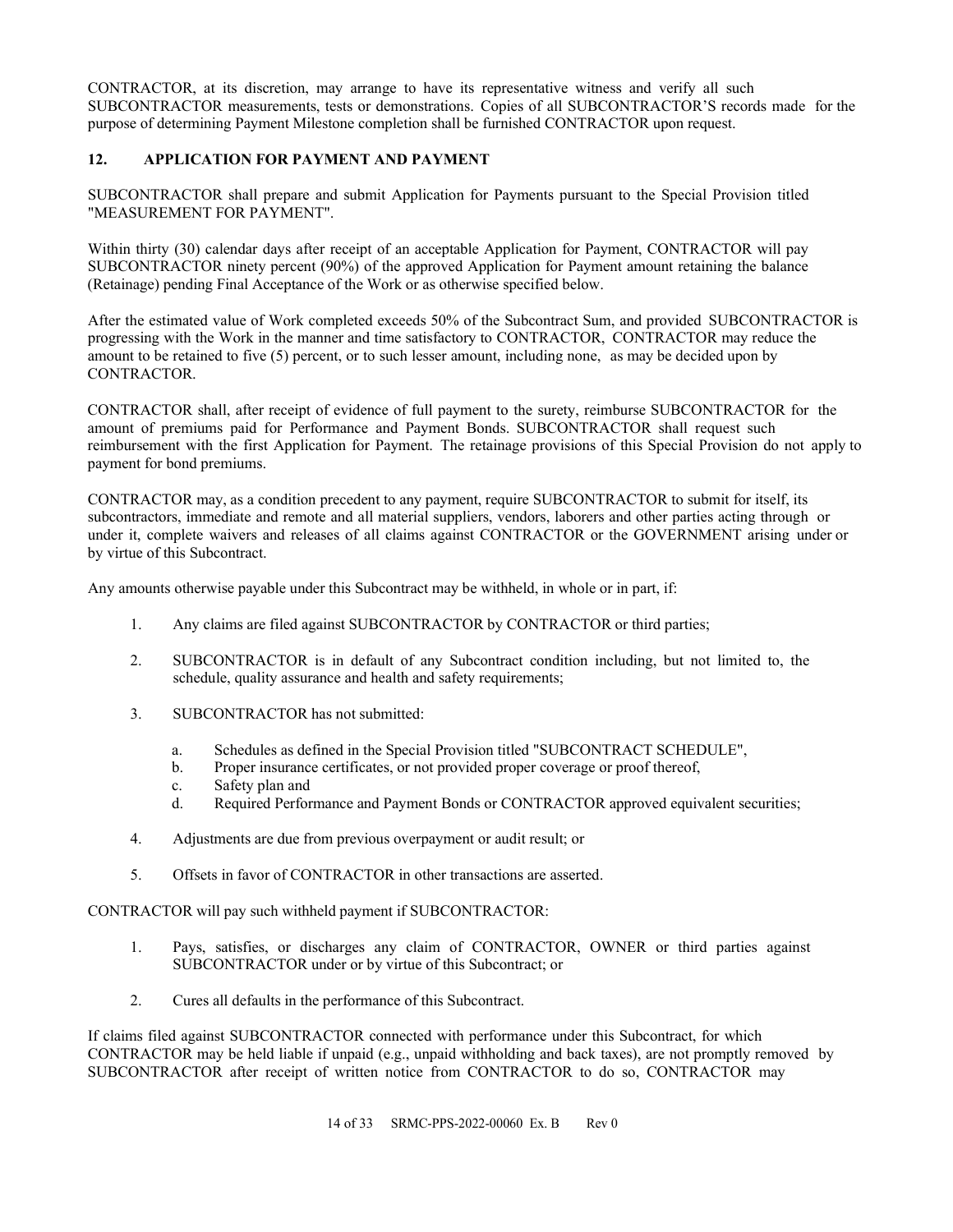remove such claims and deduct all costs in connection with such removal from withheld payments or other moneys due, or which may become due, to SUBCONTRACTOR. If the amount of such withheld payment or other moneys due SUBCONTRACTOR under this Subcontract is insufficient to meet such costs, or if any claim against SUBCONTRACTOR is discharged by CONTRACTOR after final payment is made, SUBCONTRACTOR and its surety or sureties, if any, shall promptly pay CONTRACTOR all costs incurred thereby regardless of when such claim arose or whether such claim imposes a lien upon the Project or the real property upon which the Project is situated.

In the event a lien is filed, SUBCONTRACTOR shall remove the lien, or see that it is removed or shall furnish a bond for the full amount thereof within seven (7) calendar days of notice by CONTRACTOR or as otherwise specified by applicable law. Upon SUBCONTRACTOR'S failure to promptly comply with the foregoing requirements CONTRACTOR may remove such liens. SUBCONTRACTOR shall reimburse CONTRACTOR for all costs in connection with the removal of such liens and CONTRACTOR may deduct such costs from payments or other moneys due, or which may become due, to SUBCONTRACTOR.

#### **(Alternate 1 for Progress Payments.)**

Upon receipt by SUBCONTRACTOR of CONTRACTOR'S Notice of Final Acceptance of the Work under this Subcontract, SUBCONTRACTOR shall prepare, as required above, an estimate of all remaining work satisfactorily completed under this Subcontract. Upon CONTRACTOR'S approval of such estimate, SUBCONTRACTOR shall prepare and submit its final Application for Payment in accordance with the approved estimate.

#### **(Alternate 2 for Milestone Payments.)**

Upon receipt by SUBCONTRACTOR of CONTRACTOR'S written notice of Final Acceptance of the Work under this Subcontract, SUBCONTRACTOR shall prepare a written statement for CONTRACTOR'S approval of the amount and value of all remaining Payment Milestones or other work satisfactorily completed under this Subcontract. Upon CONTRACTOR'S approval of such statement, SUBCONTRACTOR shall prepare and submit its final Application for Payment in accordance with the approved estimate.

#### **(Optional paragraph for Warranty Retention.)**

Upon completion and acceptance of the Work, CONTRACTOR shall retain \$10,000 to ensure that the requirements of the General Provisions entitled "Warranty" are followed. If a warranty issue arises and SUBCONTRACTOR fails to respond in a reasonable and timely manner, CONTRACTOR shall utilize these retained funds to remedy any defective work or product covered by the warranty. At the completion of the twelve- month warranty period. CONTRACTOR shall make final payment from this warranty retainage.

#### **(Include the following paragraph when there is a potential for contaminated equipment.)**

CONTRACTOR shall pay SUBCONTRACTOR for CONTAMINATED EQUIPMENT, if CONTRACTOR health physics (HP) determines SUBCONTRACTOR equipment or material cannot be decontaminated. The contaminated item will be purchased at the fair market depreciated value listed in Exhibit C, Schedule of Quantities and Prices. CONTRACTOR will only negotiate a fair market depreciated value for SUBCONTRACTOR equipment or material that was presented as a candidate for contamination prior to Subcontract award or agreed to by CONTRACTOR in writing after award.

#### **(End of Clause Options.)**

Unless otherwise specified by applicable law, CONTRACTOR shall, within sixty (60) calendar days following Final Acceptance of the Work and after submittal of such final Application for Payment, pay to SUBCONTRACTOR the amount then remaining due, provided that, SUBCONTRACTOR shall have furnished CONTRACTOR and the GOVERNMENT for itself, its subcontractors, immediate and remote, and all material suppliers, vendors, laborers and other parties acting through or under it, waivers and releases of all claims against CONTRACTOR or the GOVERNMENT arising under or by virtue of this Subcontract, except such claims, if any, as may with the consent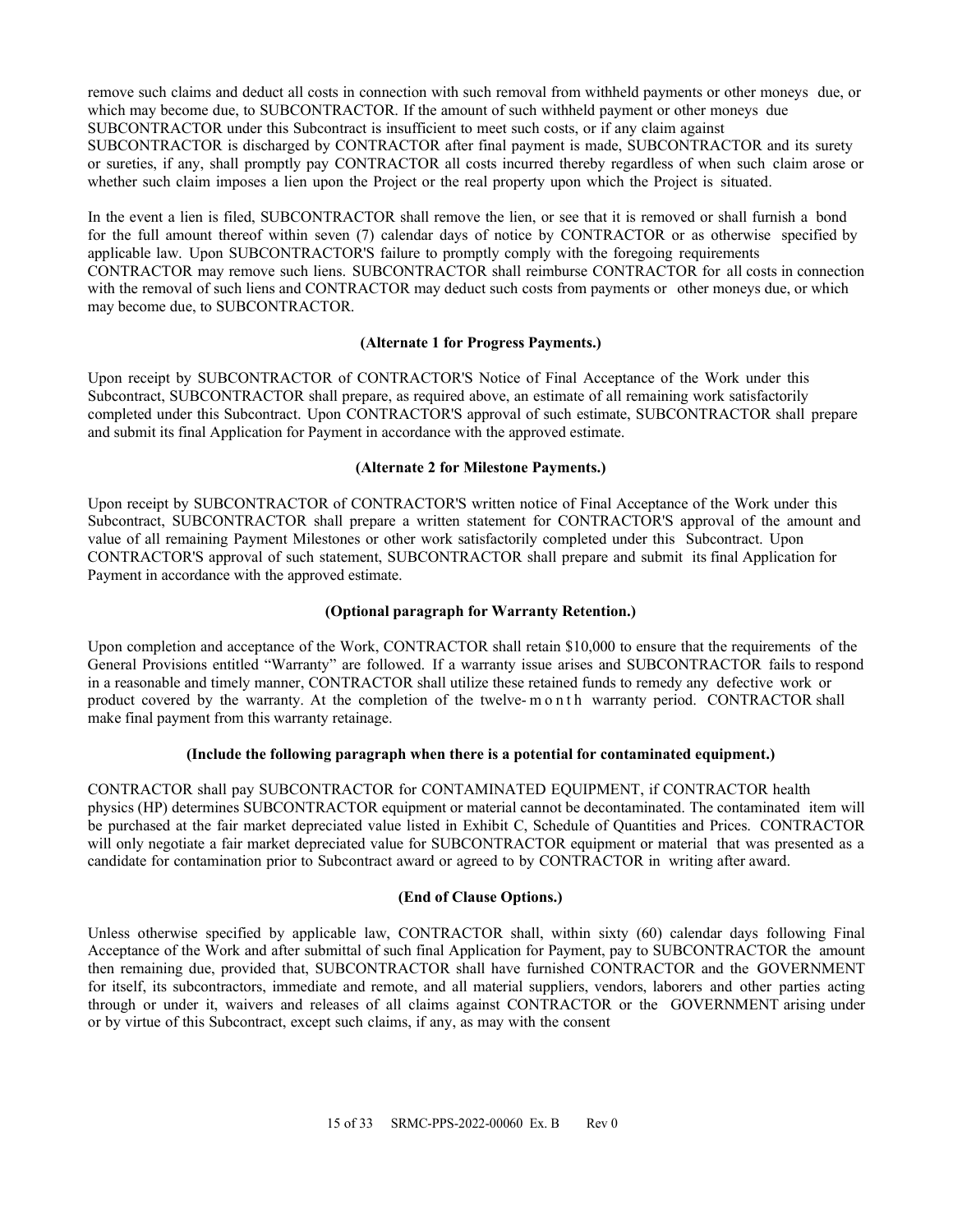of CONTRACTOR and the GOVERNMENT, be specifically excepted by SUBCONTRACTOR from the operation of the release in stated amounts to be set forth therein.

No interest is payable to SUBCONTRACTOR for any claim or Application for Payment SUBCONTRACTOR may submit for payment except as specifically imposed by a Court on any judgment obtained by SUBCONTRACTOR or as otherwise provided herein.

No payments or Application for Payments or portions thereof shall at any time constitute approval or acceptance of Work under this Subcontract, nor be considered to be a waiver by CONTRACTOR or the GOVERNMENT of any of the terms of this Subcontract. However, title to all material and equipment for which payment has been made, whether or not the same has been incorporated in the Work, and title to all completed Work whether paid for or not, shall vest in CONTRACTOR or the GOVERNMENT as the case may be, and in any case shall not be part of SUBCONTRACTOR'S property or estate in the event SUBCONTRACTOR is adjudged bankrupt or makes a general assignment for the benefit of creditors, of if a receiver is appointed on account of SUBCONTRACTOR'S insolvency.

Applications for Payment shall be certified, signed, and submitted in a format prescribed by CONTRACTOR. SUBCONTRACTOR shall certify each Application for Payment as follows:

I hereby certify, to the best of my knowledge and belief, that –

(1) The amounts requested are only for performance in accordance with the specifications, terms, and conditions of the Subcontract;

(2) Payments to subcontractors and suppliers have been made from previous payments received under the Subcontract, and timely payments will be made from the proceeds of the payment covered by this certification, in accordance with subcontractor and supplier agreements; and

(3) This request for progress payments does not include any amounts which CONTRACTOR intends to withhold or retain from SUBCONTRACTOR in accordance with the terms and conditions of the Subcontract.

SUBCONTRACTOR shall submit the original Application for Payment and two (2) copies to: Savannah River

Mission Completion LLC 707-10B – (room) PO Box 790 Aiken, SC 29809 Attention: Reference: Subcontract No. (number)

# <span id="page-16-0"></span>**13. TAX WITHHOLDING FOR NONRESIDENTS**

- A. Withholdings required by section 12-8-550 do not apply to payments on orders for tangible personal property when those payments are not accompanied by services to be performed within the state of South Carolina.
- B. Under Title 12 of the Code of Laws of South Carolina, section 12-8-550, two (2) percent of each and every payment made to subcontractors who are nonresidents of the State of South Carolina and are conducting a business or performing personal services of a temporary nature carried on within South Carolina Tax Commission. In cases where a subcontract exceeds or could reasonably be expected to exceed ten thousand dollars (\$10,000.00), CONTRACTOR will withhold as required by law.
- C. Under Title 12 of the Code of Laws of South Carolina, section 12-8-540, seven (7) percent (five (5) percent for corporations) of each and every payment of rentals or royalties to subcontractors who are nonresidents of the State of South Carolina must be withheld and forwarded to the South Carolina Tax Commission. In cases where the payments amount to twelve hundred dollars (\$1,200.00) or more a year, CONTRACTOR will withhold as required by law.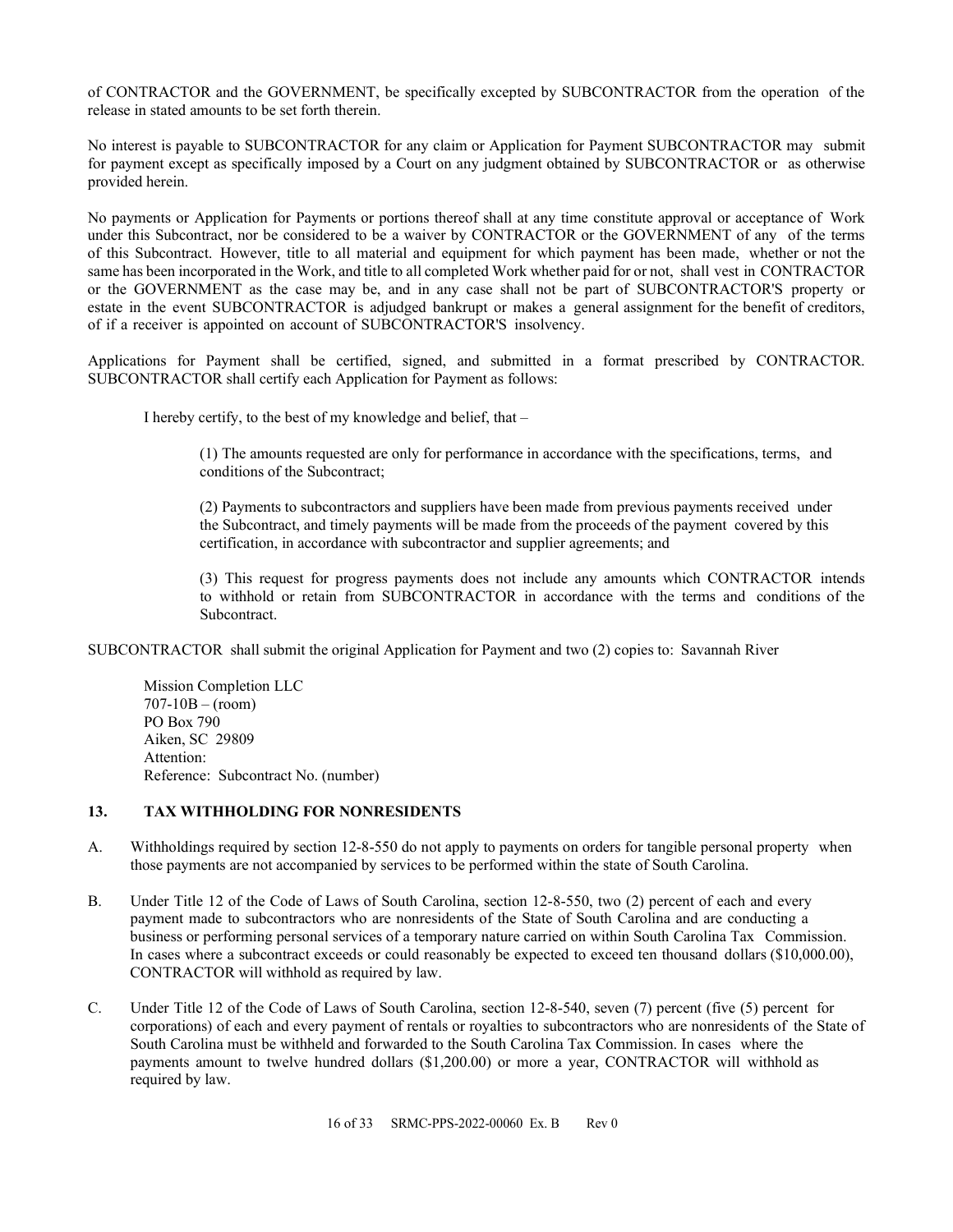D. The above withholdings will not be made provided the SUBCONTRACTOR presents the affidavit of registration with the South Carolina Department of Revenue or the South Carolina Secretary of State's Office, or proof of having posted the appropriate bond with the South Carolina Tax Commission.

# <span id="page-17-0"></span>**14. PRICING OF ADJUSTMENTS**

When costs are a factor in any determination of a Subcontract adjustment pursuant to the General Provision titled "CHANGES", or any other provision of this Subcontract, such costs, upward or downward, shall be submitted by SUBCONTRACTOR in the form of a lump sum proposal on CONTRACTOR'S forms "Change Notice Proposal Summary" and "Proposal Detail Worksheet".

The proposal shall include an itemized breakdown of all increases or decreases in at least the following detail:

A. Direct Labor. Charges for labor furnished and used by SUBCONTRACTOR shall be allowable for all manual classifications up to and including foremen. Charges shall not be included for superintendents, assistant superintendents, general foreman, surveyors, office personnel, timekeepers, a maintenance mechanics; these costs are recovered in the overhead and profit rates established by this clause. Labor rates used to calculate the costs shall be those rates in effect during accomplishment of the changes.

Direct labor costs shall include, in addition to direct payroll costs, payroll taxes, insurance, vacation allowance, subsistence, travel time, overtime premium and any other payroll additives required to be paid by SUBCONTRACTOR by law or labor agreement(s), e.g. Project Agreement, collective bargaining agreement(s), etc. Copies of certified pertinent payrolls shall be submitted to CONTRACTOR.

B. Equipment. Charges shall be allowable for the rental and operation of all construction and automotive equipment furnished and used by SUBCONTRACTOR, except for equipment or tools with a new cost at point of origin of Five Hundred Dollars or less each, which are deemed to be covered in the overhead and profit rates established by this clause.

For SUBCONTRACTOR-owned construction equipment, reasonable equipment charges shall be allowed in accordance with the following:

- 1. rental rates as agreed upon in the Subcontract; or
- 2. rental rates not greater than seventy percent (70%) of "Rental Rate Blue Book by Equipment Watch" daily rental rates applicable for the period of performance of the change; and
- 3. appropriately discounted to stand-by rates for idle time reasonably required.

When the operated use of equipment is infrequent and, as determined by CONTRACTOR, such equipment need not remain at the work site continuously, charges shall be limited to actual hours of use. Equipment not operating but retained at the location of changes at CONTRACTOR'S direction shall be charged at the standby rate.

For Rental Equipment not owned by SUBCONTRACTOR, charges will be computed on the basis of actual invoice cost.

For the cost of both rented and owned to be allowable, SUBCONTRACTOR must justify and CONTRACTOR agree that the individual pieces of equipment are needed, are appropriate for the work, and that the mobilization costs are allocable to the change.

C. Materials. Approved incurred costs for material incorporated into the changed Work or required for temporary construction facilities made necessary by the change shall be allowable at net cost delivered to the Jobsite.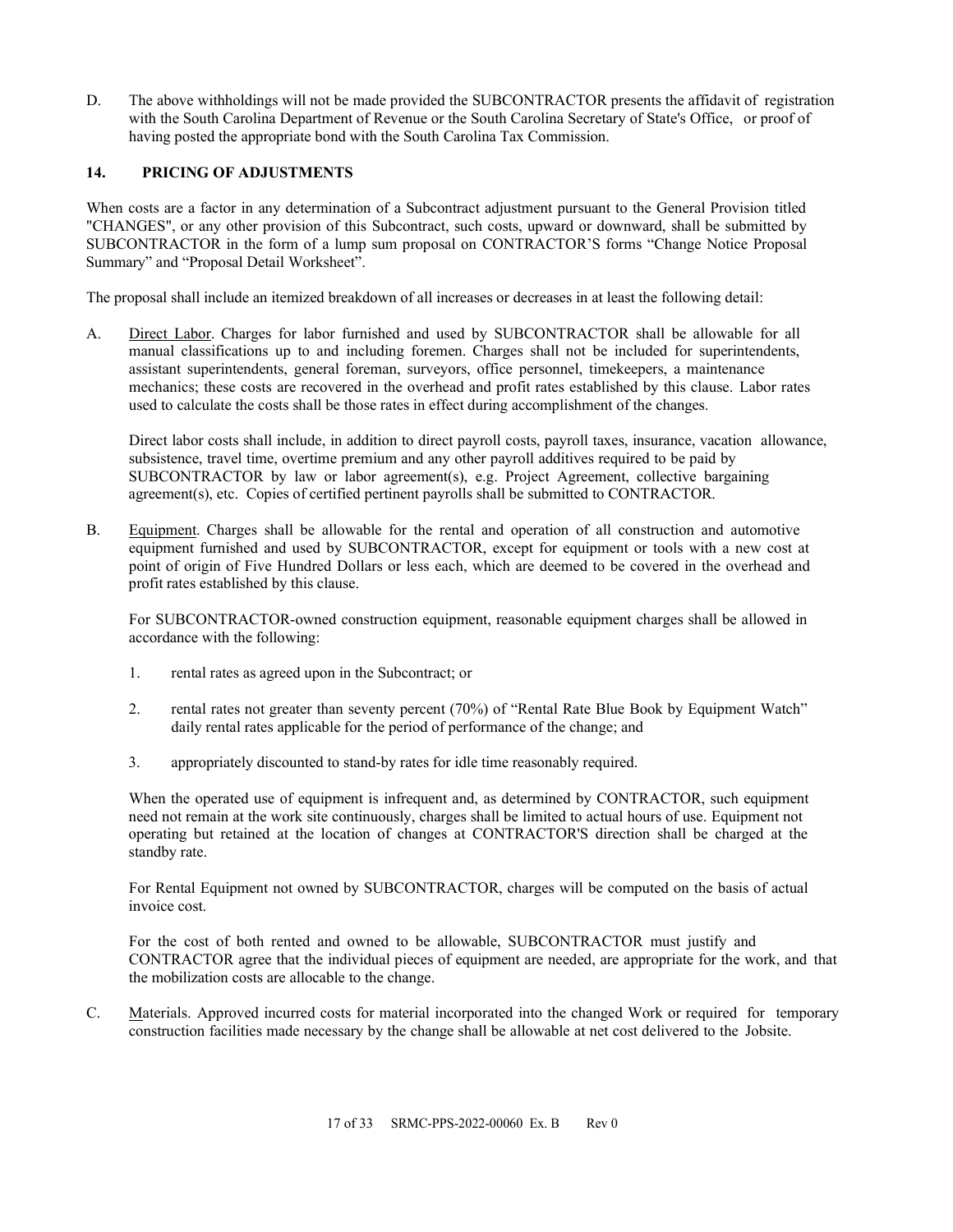D. Overhead, Profit and All Other Costs. Overhead, profit and markup percentages included in the proposal, shall include, but not be limited to, insurance, use of small tools, incidental job burdens, and general home and field office expense. No percentages for overhead, profit or lower-tier markup will be allowed on employment taxes under FICA and FUTA. No percentage for profit will be allowed on delays.

The percentages for overhead and profit will be negotiated and may vary according to the nature, extent and complexity of the Work involved. The maximum percentage for the overhead, profit and markup shall not exceed those shown below.

For work subcontracted by SUBCONTRACTOR to a lower-tier subcontractor, the proposal submitted to CONTRACTOR shall only include one overhead percentage and one profit percentage in addition to SUBCONTRACTOR'S markup. No more than these three percentages will be allowed regardless of the number of tiers of subcontractors. The lower-tier's percentage of overhead and profit shall not exceed those shown below.

Allowable percentages on changes for direct hire work will not exceed the following: 10 percent overhead and 10 percent profit on the first \$20,000; 7.5 percent overhead and 7.5 percent profit on the next \$30,000; and 6.75 percent overhead and 6.75 percent profit on balance over \$50,000. Profit shall be computed by multiplying the profit percentage by the sum of the direct costs and computed overhead costs.

The SUBCONTRACTOR'S fee on work performed by lower-tier subcontractors will be based on the net increased cost to the SUBCONTRACTOR as applicable. Allowable fee on changes will not exceed the following: 8 percent fee on the first \$20,000; 5.5 percent fee on the next \$30,000; and 2 percent fee on balance over \$50,000.

# <span id="page-18-0"></span>**15. APPLICABLE LAW**

Irrespective of the place of performance, the provisions in this Subcontract which adopt or adapt GOVERNMENT acquisition regulations shall be construed and interpreted according to the federal common law of GOVERNMENT contracts as enunciated and applied by federal judicial bodies, boards of contract appeals, and quasi-judicial agencies of the GOVERNMENT. To the extent that the federal common law of GOVERNMENT contracts is not dispositive, the laws of the State of South Carolina shall apply.

# <span id="page-18-1"></span>**16. CONFIDENTIALITY OF INFORMATION (NONDISCLOSURE)**

To the extent that the work under this Subcontract requires that SUBCONTRACTOR be given access to confidential or proprietary business, technical or financial information belonging to the GOVERNMENT, CONTRACTOR or other companies, SUBCONTRACTOR shall, after receipt thereof, treat such information as confidential and agrees not to appropriate such information to its own use or to disclose such information to third parties unless specifically authorized by CONTRACTOR or the Contracting Officer in writing. The foregoing obligations, however, shall not apply to:

- 1. Information which, at the time of receipt by SUBCONTRACTOR, is in public domain;
- 2. Information which is published after receipt thereof by SUBCONTRACTOR or otherwise becomes part of the public domain through no fault of SUBCONTRACTOR;
- 3. Information which the SUBCONTRACTOR can demonstrate was received by it from a third party that did not require the SUBCONTRACTOR to hold it in confidence;
- 4. Information which the SUBCONTRACTOR can demonstrate was in its possession at the time of receipt thereof and was not acquired directly or indirectly from CONTRACTOR, the GOVERNMENT or other companies.

SUBCONTRACTOR further agrees that it will not, without the prior written consent of CONTRACTOR or the GOVERNMENT, disclose to any third party any information developed or obtained by SUBCONTRACTOR in the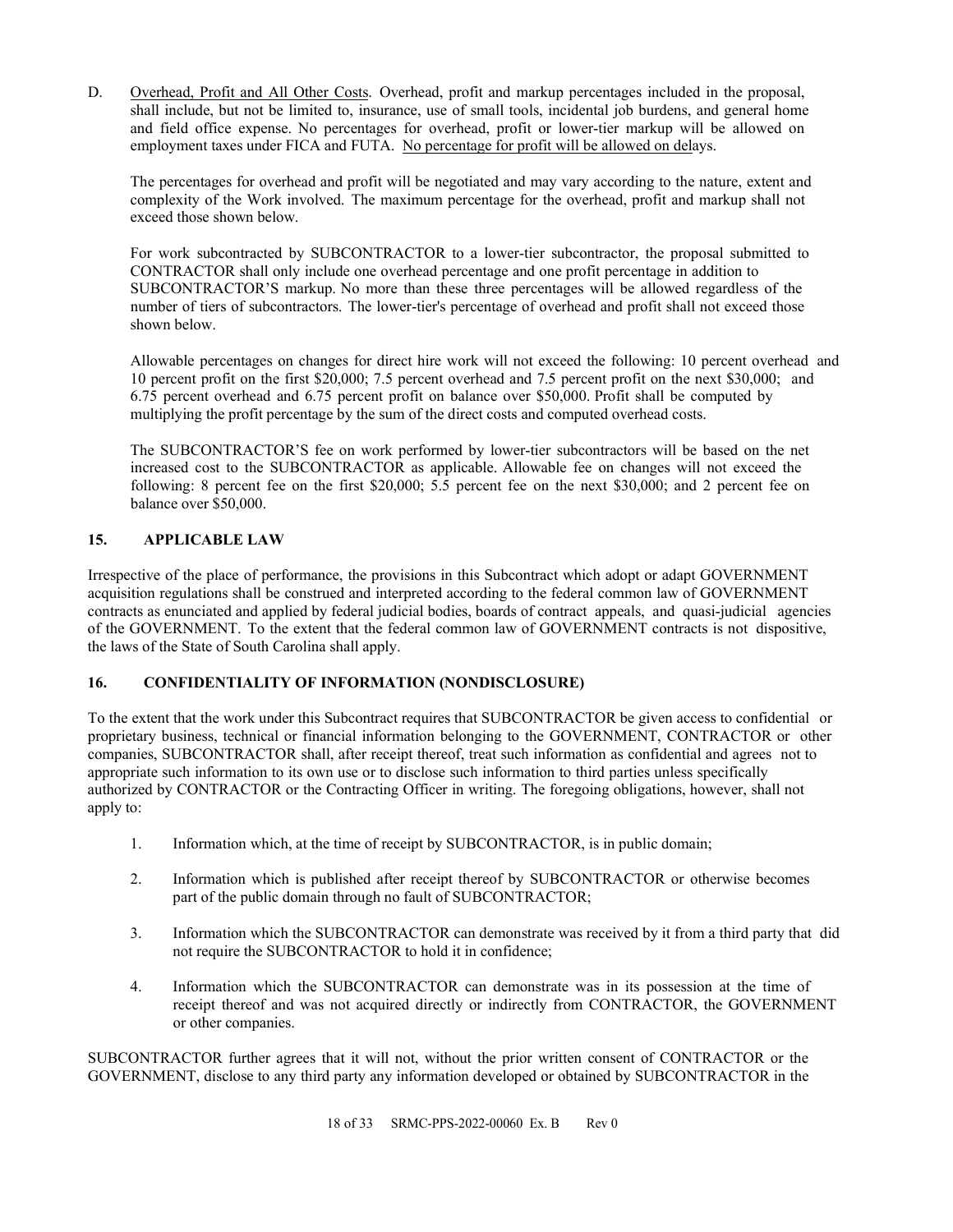performance of this Subcontract except to the extent that such information falls within one of the categories described in 1, 2, or 3 above.

If so requested by CONTRACTOR or the GOVERNMENT, SUBCONTRACTOR further agrees to require its employees to execute a nondisclosure agreement prior to performing any Work under this Subcontract.

SUBCONTRACTOR shall obtain the written agreement, in a form satisfactory to CONTRACTOR, of each employee permitted access, whereby the employee agrees that he will not discuss, divulge or disclose any such information or data to any person or entity except those persons within the SUBCONTRACTORS organization directly concerned with the performance of the Subcontract.

SUBCONTRACTOR agrees, if requested by CONTRACTOR, or the GOVERNMENT, to sign an agreement identical, in all material respects, to the provisions of this Article, with each company supplying information to SUBCONTRACTOR under this Subcontract, and to supply a copy of such agreement to CONTRACTOR. From time to time upon request of CONTRACTOR, SUBCONTRACTOR shall supply CONTRACTOR with reports itemizing information received as confidential or proprietary and setting forth the company or companies from which SUBCONTRACTOR received such information.

SUBCONTRACTOR agrees that upon request by CONTRACTOR or DOE, it will execute a DOE-approved agreement, with any party whose facilities or proprietary data it is given access to or is furnished, restricting the use and disclosure of the data or the information obtained from the facilities. Upon request by CONTRACTOR or DOE such an agreement shall also be signed by SUBCONTRACTOR personnel.

# <span id="page-19-0"></span>**17. LIQUIDATED DAMAGES**

The parties hereby agree that the damages which CONTRACTOR or the GOVERNMENT will sustain as a result of SUBCONTRACTOR'S failure to meet key Subcontract Milestones are difficult or impossible to determine with certainty and, therefore, have in good faith estimated as fair compensation (and not as a penalty) the liquidated damages as set forth below. If SUBCONTRACTOR fails to deliver the equipment or materials or perform the services within the time frames specified in the Subcontract for the Subcontract Milestones listed below, or any extensions evidenced by a Change Notice or duly executed Subcontract Modification, the SUBCONTRACTOR shall pay to CONTRACTOR as fixed, agreed, and liquidated damages for each calendar day of delay the sum(s) specified below, which amounts shall be independently calculated for each Subcontract Milestone.

NO. SUBCONTRACT MILESTONE AMOUNT OF DAILY LIQUIDATED DAMAGES

# <span id="page-19-1"></span>**18. AUTHORITY OF PERSONNEL**

A. The CONTRACTOR will designate a Procurement Representative who will be responsible for administering the Subcontract terms and conditions and who shall act as the CONTRACTOR'S authorized representative. Additionally, all correspondence shall be issued and received by the designated Procurement Representative. The only individual authorized to direct the SUBCONTRACTOR to deviate from the express, written terms of the Subcontract is the authorized Procurement Representative.

The Procurement Representative is: (name)

B. The CONTRACTOR will designate a STR who will be responsible for the technical aspects of the performance of the Subcontract. The STR may designate other personnel to oversee the performance of the Work, sign field tickets, etc. However, the designated STR retains ultimate authority over the technical aspects of the Work. Should the SUBCONTRACTOR and STR disagree over the technical requirements of the Subcontract, such matters will be immediately referred to the CONTRACTOR'S Procurement Representative for resolution. The STR does not possess authority, express or implied, to direct the SUBCONTRACTOR to deviate from the terms and conditions of the Subcontract.

The STR is: (name)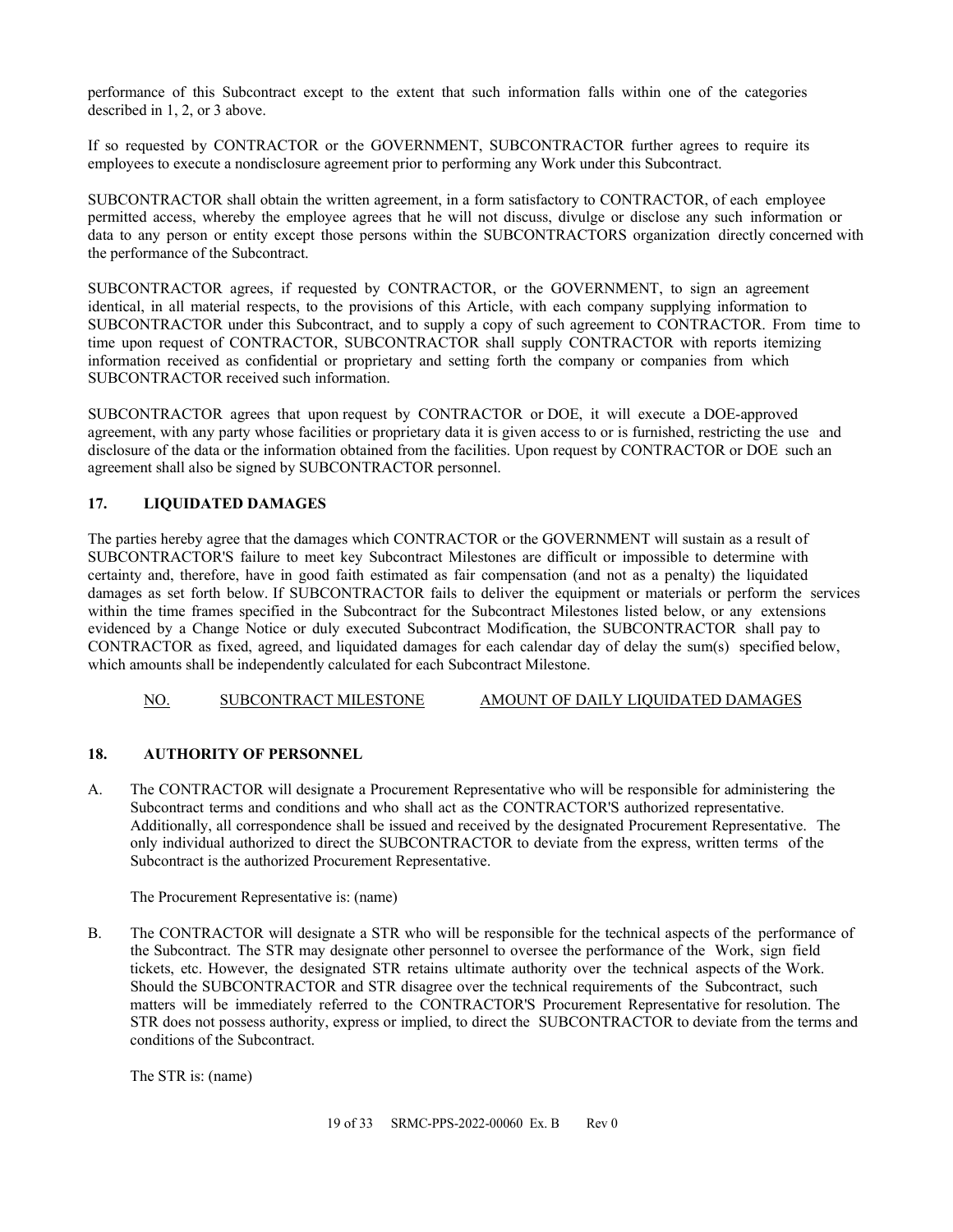# <span id="page-20-0"></span>**19. PROCUREMENT INTEGRITY**

- A. The SUBCONTRACTOR warrants that it is familiar with and will comply with all the requirements of Section 27 of the Office of Federal Procurement Policy Act of 1988 (41 U.S.C. 423) as implemented in the Federal Acquisition Regulations (referred to in this clause as "the Act"), including, but not limited to: (1) prohibitions on giving or offering future employment, money or anything of value to a procurement official, (2) prohibitions on soliciting or obtaining from an agency, prior to award, any proprietary or source selection information regarding the procurement, and (3) limits on participation of former GOVERNMENT employees and officials in negotiation and performance of GOVERNMENT contracts. For a violation of the Act, the GOVERNMENT may reduce the fee or profit on the contract, terminate all or a portion of the contract for default, suspend or debar the contractor from future GOVERNMENT work, impose fines or imprisonment or pursue other legal remedies.
- B. In addition to any other remedies provided by law or herein, the SUBCONTRACTOR agrees to indemnify and hold CONTRACTOR harmless to the full extent of any loss (including any reduction in fee or profit), damages or expenses (including attorneys' fee) if any of the SUBCONTRACTOR'S actions, acting alone or in concert with any other person or entity, cause the GOVERNMENT to enforce the provisions of the Act or related regulations.
- C. The SUBCONTRACTOR agrees to include the substance of this clause, including this paragraph C, appropriately modified to reflect the identity and relationship of the parties, in all lower tier subcontracts in amounts exceeding \$100,000.

# <span id="page-20-1"></span>**20. SMALL BUSINESS SUBCONTRACTING PLAN**

#### (This provision applies to subcontracts awarded to large businesses with revenues equal to or in excess of *\$ 1,000,000.)*

It is a requirement of this Subcontract that a Subcontracting Plan be submitted and approved in accordance with FAR Clause 52.219-9 "Small Business Subcontracting Plan". The approved Subcontracting Plan is hereby established as an enforceable part of this Subcontract. The failure of SUBCONTRACTOR or its lower-tier subcontractor(s) to comply in good faith with the approved Subcontracting Plan shall be considered a material breach of the Subcontract.

SUBCONTRACTOR shall submit reports of lower-tier subcontract awards to small, small disadvantaged, woman owned, HUBZone, Veteran Owned, and Service-Disabled Veteran-Owned small business concerns electronically via the Electronic Subcontracting Reporting System (eSRS) at [http://www.esrs.gov.](http://www.esrs.gov/) The Subcontracting Report for Individual Contracts (formally the SF-294) shall be entered into eSRS semiannually and at Subcontract completion. The Summary Subcontract Report (formally the SF-295) shall be entered into eSRS annually.

# <span id="page-20-2"></span>**21. CONTRACTOR EMPLOYEE WHISTLEBLOWER RIGHTS**

# *(This provision applies to subcontracts awarded in excess of the Simplified Acquisition Threshold of \$250,000) (\$1,000,000 for Construction)*

It is a requirement of this Subcontract, that Subcontractor comply with FAR Clause 52.203-17, "Contractor Employee Whistleblower rights and Requirements to Inform Employees of Whistleblower Rights" **(Jun 2020)**

# <span id="page-20-3"></span>**22. RESERVED**

# <span id="page-20-4"></span>**23. WORK HOURS AND HOLIDAYS**

Work Hours. Work scheduled at the Savannah River Site shall be in accordance with Exhibit "G" Project Agreement, Article XI, Hours of Work, Overtime, Shift Provisions. SUBCONTRACTOR shall inform STR of the intended weekly work schedule at the Pre-construction Meeting. Any change to this schedule or subsequent schedules shall be submitted by SUBCONTRACTOR in writing to the STR at least one week prior to desired start of the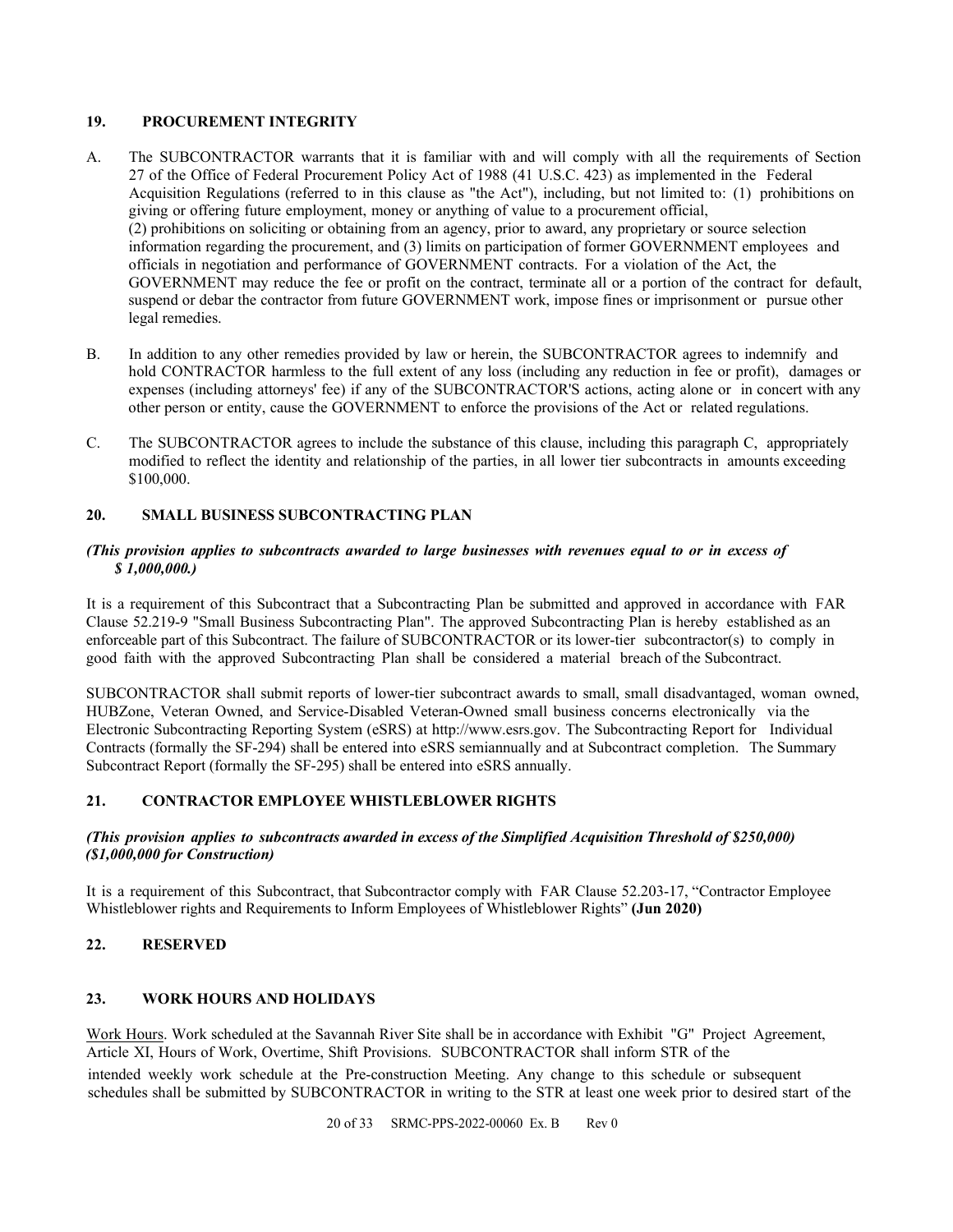proposed schedule. The STR shall authorize any approved weekly work schedule change in writing.

Holidays. Holidays at the Savannah River Site shall be in accordance with Exhibit "G" Project Agreement, Article XII, Holidays.

# <span id="page-21-0"></span>**24. RECEIPT OF SUBCONTRACTOR'S MATERIAL AND/OR EQUIPMENT ON-SITE (Supplements Article 22)**

SUBCONTRACTOR shall not schedule materials and/or equipment for delivery to the Jobsite until such time as it is mobilized to receive and accept property at the Jobsite. SUBCONTRACTOR shall certify all materials and/or equipment brought onto the site is free from any contamination. CONTRACTOR reserves the right to perform survey of any materials/equipment for presence of hazardous or radioactive material prior to bringing the materials/equipment into or from the Jobsite. Any deficiencies shall be corrected or material/equipment replaced at the expense of the SUBCONTRACTOR.

SUBCONTRACTOR is not permitted to use CONTRACTOR'S mailing address and in no case shall material or equipment be addressed in care of CONTRACTOR. It is recognized that special conditions may exist that would warrant assistance in the delivery of equipment or materials by CONTRACTOR. However, in these cases the SUBCONTRACTOR must have explicit prior written authorization from CONTRACTOR.

SUBCONTRACTOR'S suppliers and equipment delivery shall access SRS at the Aiken Barricade located on South Carolina Highway 19, approximately one mile south of SC Highway 278. Access shall only be gained between 8:00 a.m. and 3:00 p.m., Monday through Friday. SUBCONTRACTOR shall notify STR one working day in advance of anticipated deliveries whenever possible, for this will help expedite the process. Delivery personnel who have a current SRS Photo Badge can go directly to the Aiken Barricade for access into the SRS Site Security Contractor perimeter guard will perform a security inspection at the barricade. If escort is required, SUBCONTRACTOR'S ACP is called. If delivery personnel do not have a current SRS Photo Badge they must report to the Badging Office located in Building 703-46A at SRS Road 1, approximately two miles east of SC Highway 125 in Jackson, SC, to obtain a temporary badge prior to reporting to the Aiken Barricade for entrance into the SRS. Following are the events that will occur after arrival at the Badging Office:

- Bill of Lading (include CONTRACTOR'S Subcontract number) shall be validated by the CONTRACTOR'S Representative at the Badging Office
- CONTRACTOR'S Representative issues "Visitor/Vendor Safety Briefing"
- CONTRACTOR issues temporary (Maroon) badge
- After obtaining temporary badge, driver can proceed to the Aiken Barricade for site access
- WSI perimeter guard performs security inspection
- Escort is called (SUBCONTRACTOR'S ACP)
- ACP escorts supplier to jobsite
- ACP relates specific safety measures for loading/unloading
- After delivery is completed, the ACP escorts supplier back to Aiken Barricade

# <span id="page-21-1"></span>**25. TITLE AND RISK OF LOSS**

Where SUBCONTRACTOR fabricates or purchases equipment, materials or other tangible items (Goods) for incorporation into the Work or any of its separate parts, the title of such Goods shall be vested in the GOVERNMENT when the first of the following events occurs:

- 1. the Goods or part thereof is first identifiable as being appropriated to the Subcontract,
- 2. when CONTRACTOR pays for the Goods or part thereof in accordance with the Subcontract, or
- 3. when the Goods or part thereof are dispatched to or from SUBCONTRACTOR'S fabrication yard or to the Jobsite.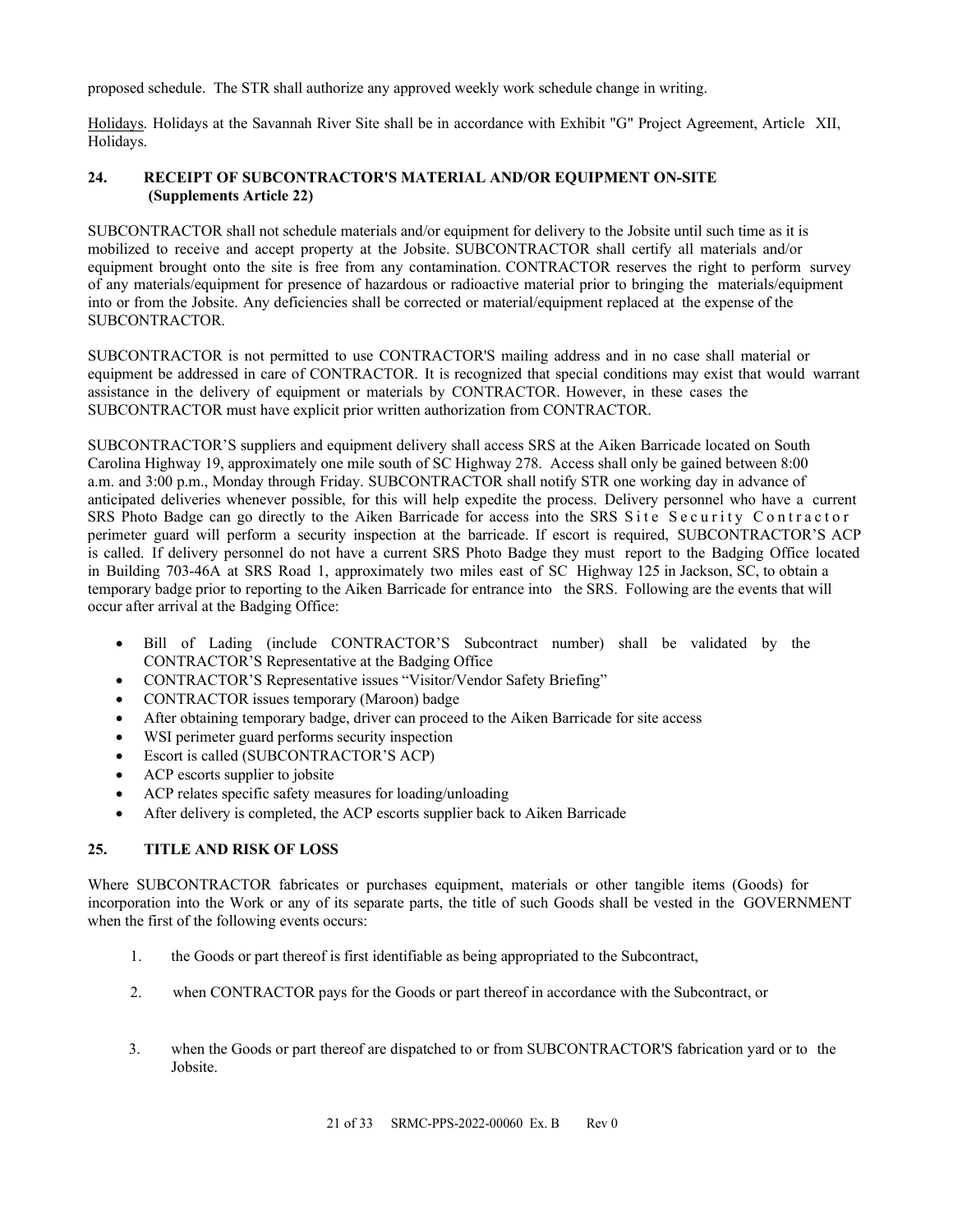However, such transfer of title in the Goods will be without prejudice of CONTRACTOR'S right to refuse the Goods in case of non-conformity with the requirements of the Subcontract.

Irrespective of transfer of title in the Goods, SUBCONTRACTOR shall remain responsible for risk of loss or damage to work in progress and all Goods until Final Acceptance.

SUBCONTRACTOR shall ensure that the above provisions are imposed upon its suppliers and subcontractors of any tier and shall execute all documents and take all steps necessary or required by CONTRACTOR to vest title as CONTRACTOR may direct.

Title to standard Goods of the type usually bought in bulk such as reinforcement bars, piping materials, non-tagged instruments and instrument installation material, cable and similar items which are not incorporated into the Work shall revert to SUBCONTRACTOR upon agreement by the CONTRACTOR that such Goods are not required for the Work.

#### <span id="page-22-0"></span>**26. COMPONENT WARRANTIES**

In addition to the General Provision titled "WARRANTY" SUBCONTRACTOR shall obtain or provide, for the benefit of CONTRACTOR, the GOVERNMENT and their successors in interest, warranties or guarantees for the equipment, materials and work furnished by lower-tier subcontractors and suppliers. Such warranties or guarantees are to run for the period set forth in the applicable specification of this Subcontract or, when not specified, that period customarily provided by the supplier. SUBCONTRACTOR shall use its best efforts to enforce such lower- tier warranties or guarantees on its own behalf or, if requested by CONTRACTOR or the GOVERNMENT, on behalf of CONTRACTOR or the GOVERNMENT. SUBCONTRACTOR shall provide warranty documentation by Final Acceptance or as otherwise required by this Subcontract.

#### <span id="page-22-1"></span>**27. SECURITY REQUIREMENTS**

#### A. GENERAL SECURITY REQUIREMENTS

Citizenship - SUBCONTRACTOR employees and its subcontractors' employees who require authorization to have access to the Site must be a citizen of the United States and be able to provide proof of citizenship.

Property Passes - Property passes are necessary for the movement of GOVERNMENT property on or offsite.

#### B. ESCORTS

# **(Alternate 1.)**

CONTRACTOR will provide all Security Escorts required for the performance of Work under this Subcontract. The number of escorts to be provided by CONTRACTOR will be established in Section III, "Security and Escort Data" of the Subcontract Field Conditions, an attachment to these Special Provisions. CONTRACTOR shall provide and pay for escort services to support a reasonable level of staffing during regular working hours through to the contractual Physical Completion of the work. Should SUBCONTRACTOR require additional escorts due to higher staffing levels; or require escorts for overtime, weekends, or holiday work; or should the work extend past the contractual Physical Completion date at no fault of CONTRACTOR, the SUBCONTRACTOR will be responsible for the cost of such escort services.

#### **(Alternate 2.)**

SUBCONTRACTOR will provide all Security Escorts required for the performance of Work under this Subcontract.

# **(Alternate 3.)**

Security escorts are not required for the performance of this Work.

#### C. SECURITY BADGING REQUIREMENTS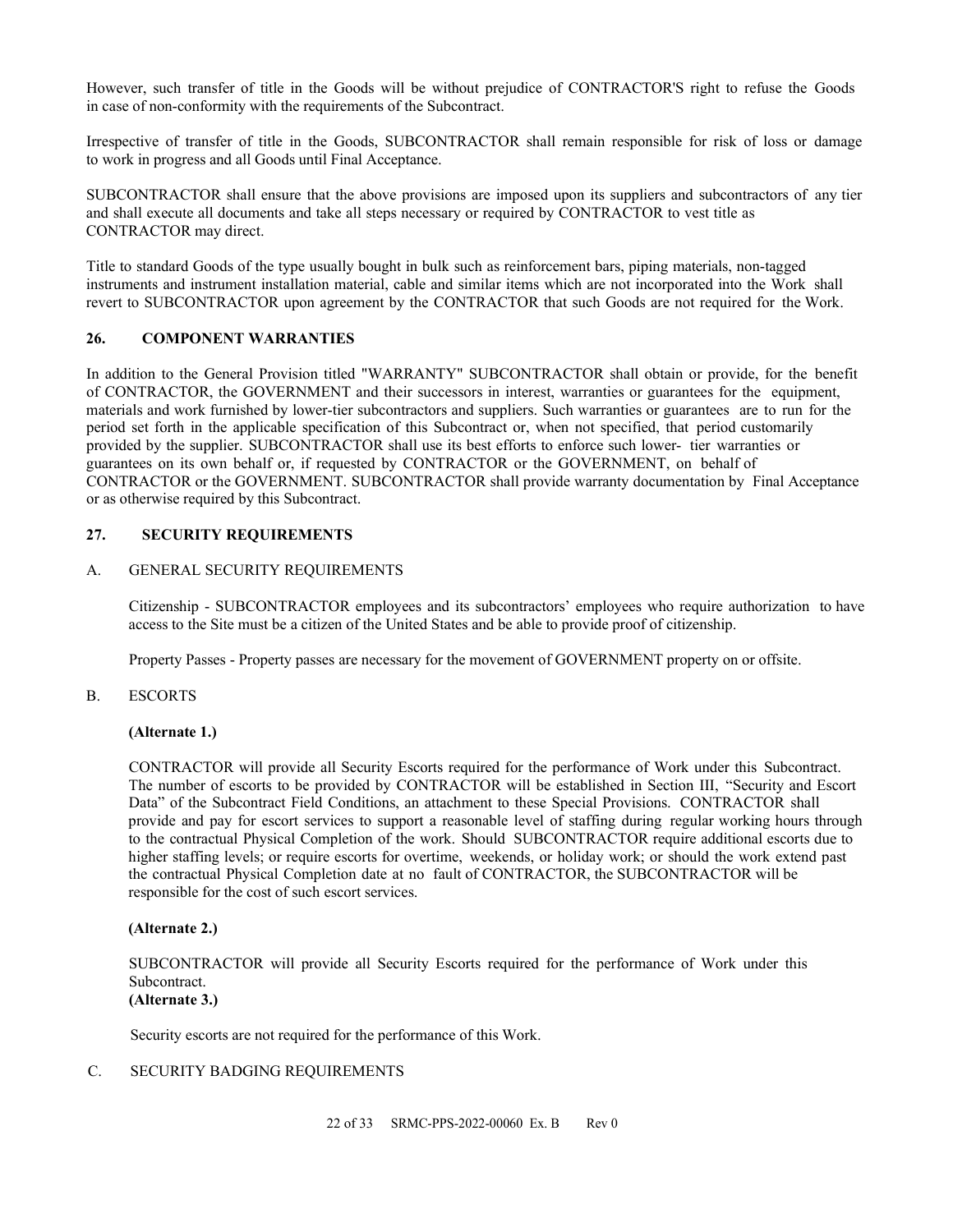#### 1. Photo Badge

Employees may be issued a site access photo badge for a period not to exceed one year. To obtain a Photo Badge, SUBCONTRACTOR employees and any lower-tier subcontractor employees must be processed through CONTRACTOR'S Subcontract Badging Procedure and are subject to investigation by GOVERNMENT authorities. All badges must be returned or accounted for prior to final payment. All employees must be at least 18 years old.

SUBCONTRACTOR employees and any lower tier subcontractor employees shall complete Subcontractor Employee Data Sheet and Fingerprint Cards.

If a long-term badge is required (period greater than six (6) months) the employee will also be required to complete form Federal Government form SF 85, "Questionnaire for Non-Sensitive Positions", and Federal Government form OF 306, "Declaration for Federal Employment". These forms are required for the GOVERNMENT'S use in conducting background investigations per Homeland Security Presidential Directive HSPD-12. Copies of these forms are available on the CONTRACTOR'S Internet Home Page at www.srsimcc.com.

CONTRACTOR will observe the following badging procedure for processing the SUBCONTRACTOR employees through employment and security orientation:

- a. A minimum of two working days prior to the start of the badging and orientation process, SUBCONTRACTOR shall transmit the following information to the STR:
	- CONTRACTOR'S Subcontract Number
	- Employee name
	- Employee address
	- Employee Social Security Number
	- Employee Date of Birth
- b. SUBCONTRACTOR employee shall report to SRS Building 703-46A at SRS Road 1, approximately four miles east of SC Highway 125 in Jackson, South Carolina. Employee shall be given a temporary badge for travel to SRS Central Shops Area for Substance Abuse Program (SAP) Testing. (*See* Subcontract General Provisions article GP-48.) Since General Employee Training (GET) is only given on Mondays, it is recommended that SAP Testing be scheduled at least by Wednesday of the week prior to the scheduled GET.
- c. "General Employee Training (GET) for Subcontract Personnel" is required under this Subcontract, each employee must successfully pass the requirements prior to undergoing the badging procedure (*See* Subcontract General Provisions Article 48). GET requires eight (8) hours to complete. GET is only given on Monday of each week in the Jackson, SC municipal building, and should be scheduled well in advance of the desired date in order to assure placement.
- d. The orientation and badging process will take approximately four (4) hours.

The maximum duration that SUBCONTRACTOR employees will be issued a site access badge is one (1) year. SUBCONTRACTOR employees requiring a new badge will report to the Badge Office and repeat the badging process.

If Work under this Subcontract is to be performed in security areas, all personnel will be required to sign in and out at security gates and are subject to a search of their person and belongings at entrances to or exit from the area.

2. Temporary Badge (typically for visitors and short- term personnel). These badges are valid for a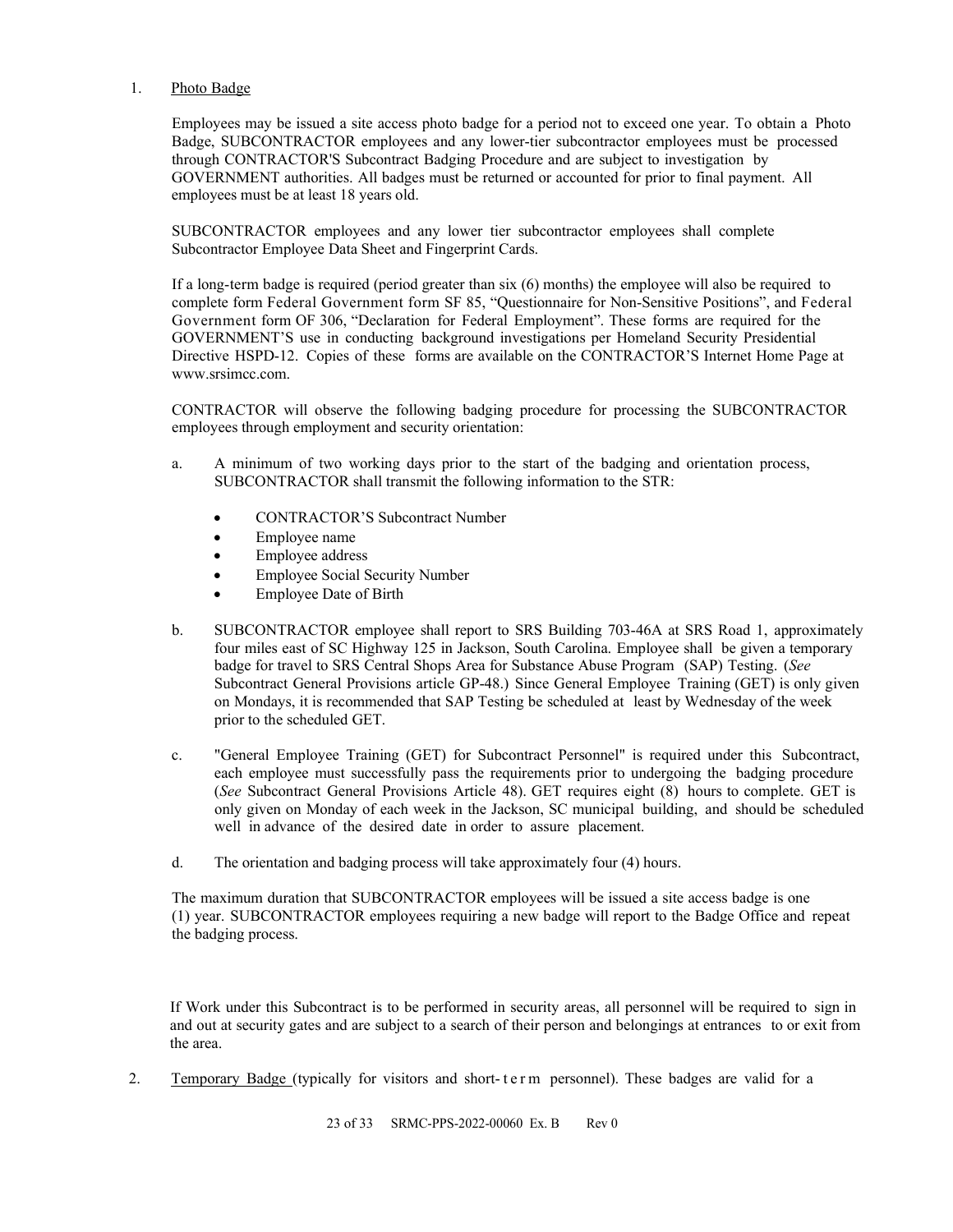maximum of 10 calendar days per person in a calendar year. To avoid unnecessary expiration, these badges should be returned to the badge office immediately upon completion of need.

- a. Two working days prior to the need date, SUBCONTRACTOR shall transmit the following information to the STR:
	- CONTRACTOR'S Subcontract Number
	- Employee name
	- Employee address
	- Employee Social Security Number
	- Employee Date of Birth
- b. SUBCONTRACTOR'S ACP shall perform Task Analysis of scope to be performed and identify any applicable contractual task specific checklist(s).
- c. ACP shall provide advance copy of any task specific safety checklist(s) to personnel seeking temporary badges.
- d. Badge Office provides initial security briefing, issues registration card and obtains acknowledgement signature, issues "maroon" Visitors Badge for duration requested by STR
- e. ACP issues "Subcontractor Safety Handbook" and reviews any applicable checklist(s).
- f. Upon completion of scope, return badge to Badge Office upon exiting SRS.
- 3. Identity Verification.
	- a. In order to receive a photo or temporary badge for entry to SRS, subcontractor/supplier employees, except delivery personnel (*see* subparagraph (b) below), will be required to present two specific forms of identification from the "List of Acceptable Documents" (Department of Homeland Security Form I-9, copy available on the SRS Internet Home Page at www.srsimcc.com. At least one of the documents selected from the list must be a valid State or GOVERNMENT-issued picture ID.
	- b. Unbadged personnel seeking a temporary badge for material/equipment deliveries will be required to present one form of picture identification that will verify their identity, such as a valid state driver's license that includes a photograph. Delivery personnel shall be escorted at all times to the delivery location and back to the entrance barricade by the Assigned Competent Person.
- 4. Suspension or Removal of Employees. If SUBCONTRACTOR or any lower-tier subcontractor should independently suspend or remove an employee from work at the Savannah River Site (SRS) for unsafe acts or behavior, SUBCONTRACTOR shall immediately notify the STR, return the employee's badge to the STR, and provide the STR with written notification of the employee's name and reason(s) for such suspension or removal.

#### D. VEHICLES

Vehicles to be used in performance of the Work must be individually authorized. Personal vehicles are not allowed at the Jobsite. A list of vehicles needed should be presented to the STR at the pre-construction meeting. CONTRACTOR reserves the right to reject certain vehicles that are deemed not required for the Work.

#### E. ALTERNATE SITE ACCESS

At any time during the performance of the Subcontract, the SUBCONTRACTOR and its lower-tier subcontractors, suppliers and vendors may, on one day's notice, be required to enter and exit the site by a specific gate to be designated by CONTRACTOR.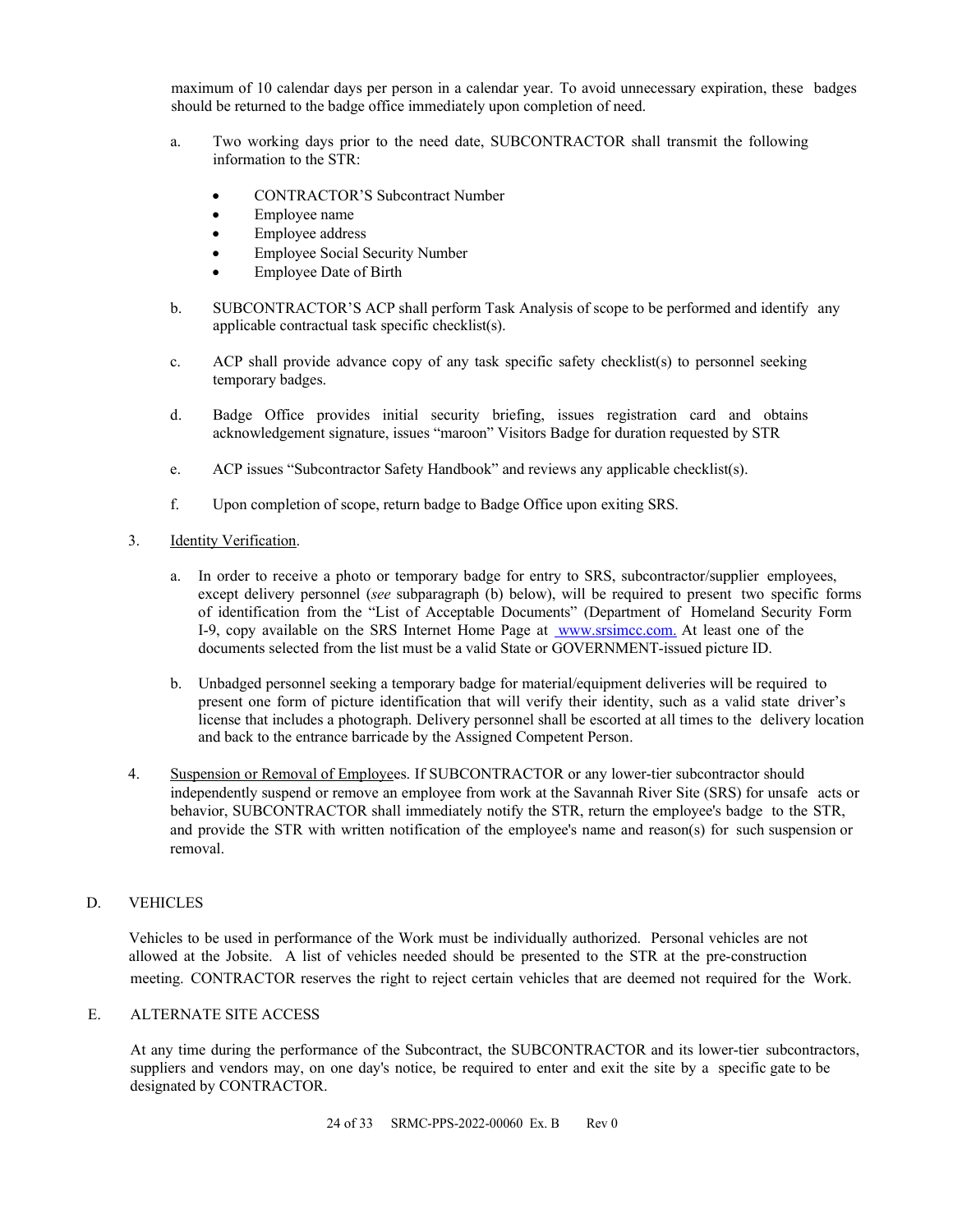This designated gate will be open Monday through Friday (except holidays listed elsewhere), from 5:30 a.m. until 7:00 p.m. Any weekend and off-hour operation of this gate will be considered on a case by case basis and must be requested 48 hours in advance of need through the Procurement Representative.

Upon notice by CONTRACTOR, SUBCONTRACTOR personnel shall report to the Employment Office to be badged for entering and exiting this gate. This badge will be honored exclusively at the assigned gate. Personnel wearing this badge who attempt to enter or exit the site at locations other than the assigned gate will be denied passage and directed to the proper gate. CONTRACTOR will only compensate the SUBCONTRACTOR for the increased cost of being rebadged.

Personnel utilizing this gate may be required to sign in and out and their vehicles will be subject to inspection by the Site Security force.

#### F. TWO-WAY RADIOS AND CELLULAR TELEPHONES Two-

#### Way Radios

Subcontractors performing Work at the Savannah River Site and GOVERNMENT leased properties are permitted to use licensed two-way radios in performance of their duties. Registration of the units with the Local Frequency Coordinator (LFC) is required if the radio will be used on site, or leased facilities, for a period exceeding 24 hours. Cellular telephones, citizens band and amateur radios installed in vehicles are exempted from registration.

"SRS Vendor/Subcontractor Radio Registration Form" (Form No. OSR 18-92) shall be completed by SUBCONTRACTOR and the original submitted to the cognizant STR. A Copy of the registration form must also be sent to the cognizant Procurement Representative.

#### Cellular Telephones

Cellular telephones are permitted on General Site and in Property Protection Areas, but not in Secure Areas protecting classified activities (i.e., Limited Areas, Protected Areas, Material Access Areas, Exclusion Areas). Cellular telephones permanently installed in a vehicle will be allowed in secure areas. Cellular telephones which are not installed in vehicles will not be allowed in secure areas.

# G. UNCLASSIFIED CONTROLLED NUCLEAR INFORMATION (UCNI)

In the performance of this Subcontract, SUBCONTRACTOR is responsible for complying with the following requirements and for flowing down all requirements to lower-tier subcontractors.

- 1. SUBCONTRACTOR ensures that access to UCNI is provided to only those individuals authorized for routing or special access (*see* DOE O 471.1B). SUBCONTRACTOR may provide access to material of data containing Unclassified Controlled Nuclear Information (UCNI) utilized in the performance of this Subcontract only to employees who are citizens of the United States.
- 2. SUBCONTRACTOR ensures that matter identified as UNCI is protected in accordance with the instructions contained in DOE O 471.1B . Any material or data containing UCNI which is stored on computer systems must be protected, and the protective measures and/or policies must be

specified in a Computer Protection Plan approved by CONTRACTOR. Adherence to the Plan is required during the performance of this Subcontract.

3. Material or data containing UCNI shall be disposed of in a manner as described in DOE O 471.1B. At a minimum, UCNI matter must be destroyed by using strip cut shredders that result in particles of no more than 1/4-inch wide strips. Documents containing UCNI may also be disposed of in the same manner that is authorized for SUBCONTRACTOR disposition of other classified material or data. If the above disposal

25 of 33 SRMC-PPS-2022-00060 Ex. B Rev 0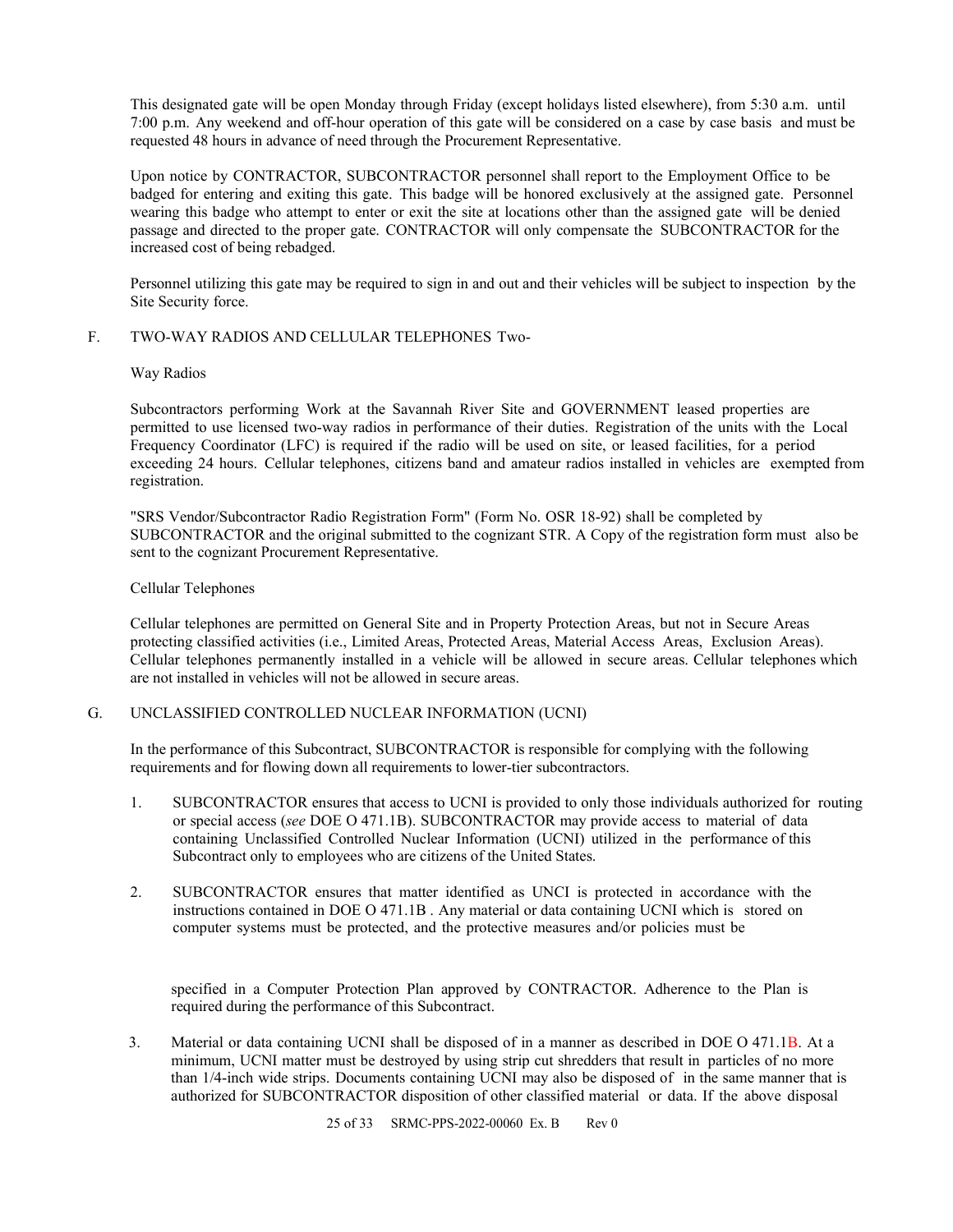methods are not available to the SUBCONTRACTOR, the SUBCONTRACTOR may return the UCNI matter to the STR for disposition, with the prior approval of the STR.

- 4. SUBCONTRACTOR shall report to the CONTRACTOR'S Procurement Representative any incidents involving the unauthorized disclosure of UCNI.
- 5. If performance of work under this Subcontract results in the generation of unclassified documents that contain UCNI, SUBCONTRACTOR shall have a sufficient number of trained UCNI review personnel to ensure the prompt and proper review of generated material or data determined to contain UCNI. SUBCONTRACTOR'S Reviewing Officials shall apply or authorize the application of UCNI markings to any unclassified matter that contains UCNI in accordance with the instructions contained in DOE O 471.1B.
- 6. If SUBCONTRACTOR has a formally designated Classification Officer, the Classification Officer
	- a. Serves as a Reviewing Official for information under his/her cognizance.
	- b. Trains and designates other Reviewing Officials in his/her organization subordinate organization, and lower-tier subcontractors and maintains a current list of all Reviewing Officials; and
	- c. May overrule UCNI determinations made by Reviewing Officials under his/her cognizance.
- 7. If SUBCONTRACTOR has no formally designated Classification Officer, SUBCONTRACTOR submits a request for the designation of Reviewing Officials to the local Federal Classification Officer in accordance with the instructions contained in DOE O 471.1B.

#### H. SUBCONTRACTOR USE OF ELECTRONIC EQUIPMENT/COMPUTERS

Use of handheld computers, organizers, databank watches, cell phones, beepers, cameras, recording equipment and any other similar devices which might be used for business information communications, processing or data storage in the performance of this Subcontract is strictly limited. Prior to using any of the foregoing in the performance of work at the SRS site, SUBCONTRACTOR shall provide to CONTRACTOR'S Representative for approval a listing of such equipment, together with an explanation of the need for such equipment in the performance of the work. Employee-owned devices may be brought on the general site as long as they remain in the employee's vehicles. They may not be brought into any site facility or property protected area. All such devices are subject to inspection by authorized SRS personnel. In no event may any of the foregoing be used in violation of SRS security requirements.

#### <span id="page-26-0"></span>**28. QUALITY ASSURANCE**

CONTRACTOR utilizes a work-specific Quality Assurance system to assure the quality of work performed under this Subcontract. A primary requirement of this Quality Assurance system is that SUBCONTRACTOR has the full responsibility for assuring that all work (which term included but is not limited to submittals, materials, workmanship, manufacturing or manufacture and fabrication of components) performed by it or its lower-tier is in strict compliance with the Subcontract Documents. SUBCONTRACTOR shall select the methods used to satisfy this requirement and the methods selected shall be subject to review by CONTRACTOR.

If this Subcontract includes work that CONTRACTOR considers to be of a special nature, specific Quality Assurance requirements that are in addition to and supplement the primary requirements shall be included in Exhibit "E" Scope of Work and Technical Specifications.

# <span id="page-26-1"></span>**29. USE OF CONTRACTOR FACILITIES AND EQUIPMENT (supplements GP-24)**

SUBCONTRACTOR personnel will not be permitted to use Site facilities, cafeterias, lunchrooms, restrooms, or change rooms, unless stated otherwise.

SUBCONTRACTOR must furnish its own drinking water which meets the requirements of Federal and the State of South Carolina laws. CONTRACTOR will furnish sanitary facilities and will be coordinated by the STR.

CONTRACTOR will not furnish any enclosed storage areas unless stated otherwise. If SUBCONTRACTOR provides his own such facilities, the location shall be approved by CONTRACTOR.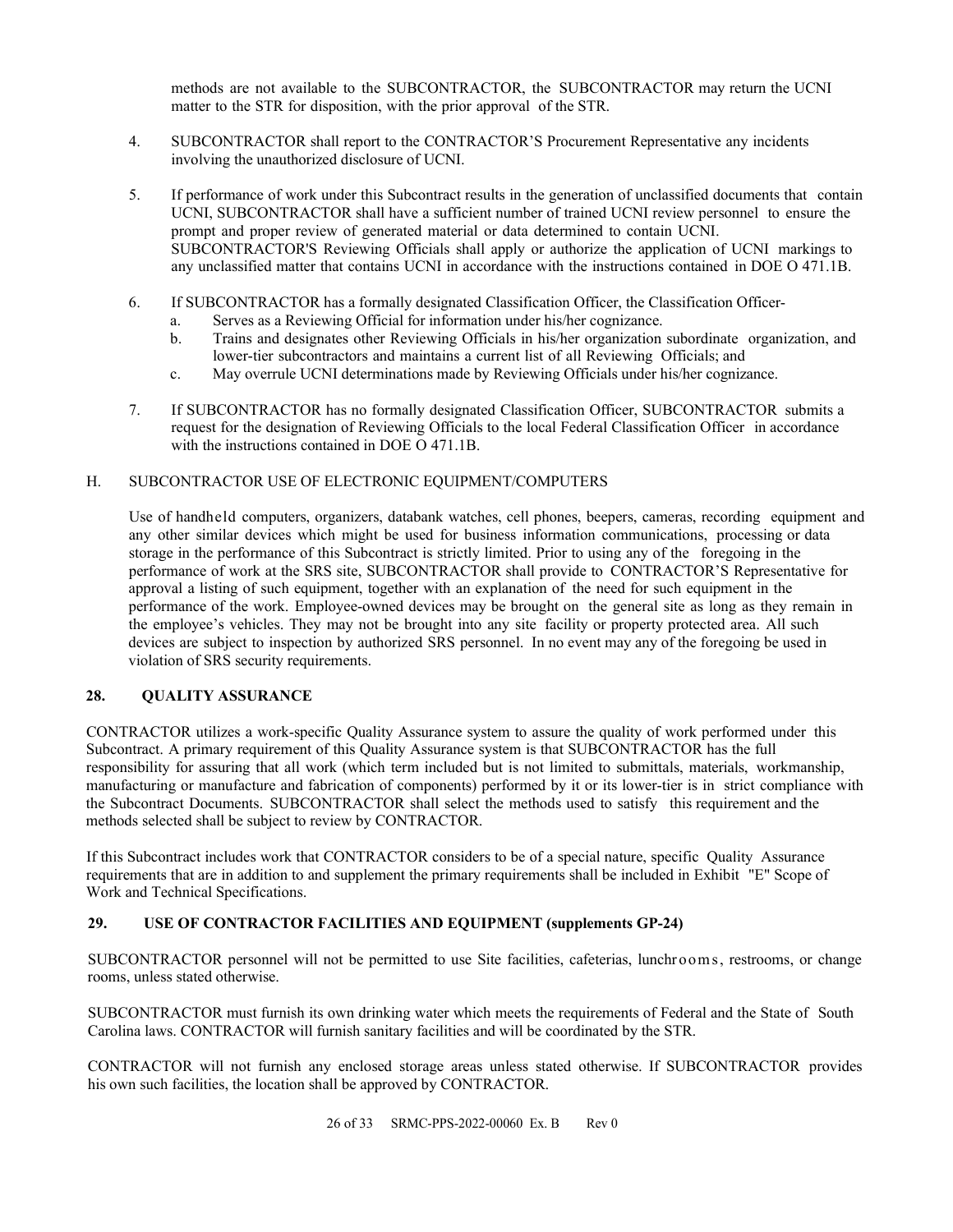CONTRACTOR will not provide flammable storage facilities. If SUBCONTRACTOR provides his own such facility, the location and details of construction must be approved by CONTRACTOR, and shall comply with OSHA, DOT, and SCDHEC requirements.

CONTRACTOR may be tasked to use GOVERNMENT-owned equipment (e.g., telecommunications equipment, computers) as part of the Subcontract scope of work. CONTRACTOR employees shall not use any GOVERNMENT-owned equipment for personal use.

# <span id="page-27-0"></span>**30. WELDING REQUIREMENTS**

All welding performed within the confines of the Savannah River Site under this Subcontract shall be in strict accordance with the applicable codes, technical specifications, design drawings, and all other specified design documents stated within the body of the Subcontract. "Welding" shall be defined but not be limited to the acts of welding, brazing, bonding, and soldering. The SUBCONTRACTOR, as allowed by governing codes, has the option of using SRS' welding program in accordance with "WSRC-TM-95-1 SRS Engineering Standards Manual-W-SPP-G-00013, SRS Subcontractor Welding Performance. Per Specification W-SPP-G-00013, Subcontractors, electing to use the Site welding program, as allowed by ASME B31.3, Par. 328.2.2, shall complete form "Subcontractors Acceptance of Site WPS(s)" accepting responsibility for the use of the WPS prior to performing welding. (Note: "Subcontractors Acceptance of Site  $WPS(s)$ " form is Attachment 5.1 in the specification)

Subcontractors electing not to use the site welding program shall submit their own qualified WPS(s) and supporting Procedure Qualification Record (PQR) for approval prior to welding. The SUBCONTRACTOR'S welding program shall be reviewed and approved prior to welding activities being performed onsite.

SUBCONTRACTOR and its individual employees agree that off-site use of SRS Welding Procedures and Welder Qualifications obtained at SRS shall be at the sole risk and responsibility of the SUBCONTRACTOR, and SUBCONTRACTOR shall indemnify and save CONTRACTOR and the GOVERNMENT harmless from any and all claims, demands, actions or causes of action, and for any expense or loss by reason of SUBCONTRACTOR'S and their employees' possession and use of SRS procedures and qualifications.

# <span id="page-27-1"></span>**31. DAVIS-BACON ACT REQUIREMENTS**

This Subcontract is subject to the Davis-Bacon Act. The following describes some of the basic requirements of the Act. CONTRACTOR in no way warrants that this Special Provision represents SUBCONTRACTOR'S total obligations under the Act. SUBCONTRACTOR has the sole responsibility to ensure that it fully complies with the Act and the regulations at 29 CFR Part 5 which implements the Act and the Department of Labor's wage determination found as Attachment "B" to Exhibit "G" PROJECT AGREEMENT. Failure to comply with the Act shall constitute a breach of this contract as well as a violation of the Act. A local office of the United States Department of Labor should be contacted if you have specific questions on the requirements of the Act.

| Those Offices are: | Augusta, GA  | (706) | 860-6557 |
|--------------------|--------------|-------|----------|
|                    | Atlanta, GA  | (404) | 893-4600 |
|                    | Columbia, SC | (803) | 765-5981 |

# CLASSIFICATION OF WORKERS

The wage determination incorporated in this Subcontract lists several classifications of workers. Selecting the appropriate classification is the responsibility of SUBCONTRACTOR, based upon a review of the duties required in the Subcontract Documents and the type of work performed by the employee. The prevailing work practices at the

Savannah River Site may differ from industry standards. No adjustments to this Subcontract will be granted for SUBCONTRACTOR'S failure to properly classify employees. If SUBCONTRACTOR employs any apprentices, CONTRACTOR will request a copy of the program registration for that employee. Failure to obtain and submit such registration will result in a requirement to pay journeymen rates for such apprentices.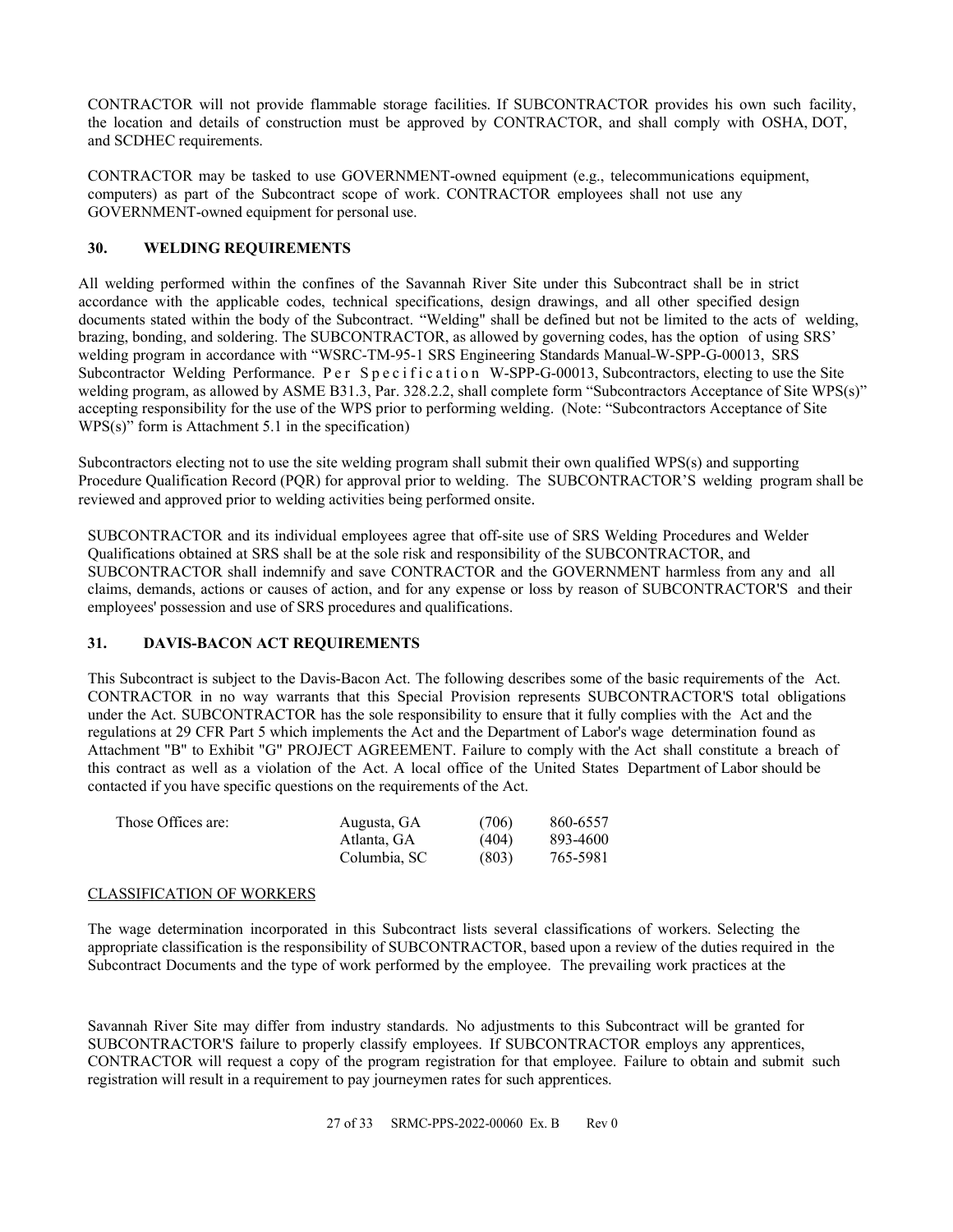#### DISPUTES CONCERNING LABOR STANDARDS

The United States Department of Labor has set forth in 29 CFR Parts 5, 6, and 7 procedures for resolving disputes concerning labor standards requirements. Such disputes shall be resolved in accordance with those procedures. Disputes within the meaning of this Special Provision include disputes between SUBCONTRACTOR or any of its lowertier subcontractors and CONTRACTOR, the United States Department of Labor, or their employees or representatives.

The wage rates stipulated in the Department of Labor's wage determination are the hourly rates for work at the Site. SUBCONTRACTOR is responsible for paying the prevailing rate to the worker for the classification of work actually performed.

Overtime must be paid at time and one-half the basic rate or the regular rate, whichever is higher, and the designated fringe benefits rate must be paid for all hours worked under this Subcontract. The hours worked by an employee on both CONTRACTOR and non-CONTRACTOR work are to be included in the calculation of hours worked for overtime purposes.

Construction workers employed under this Subcontract are entitled to receive the fringe benefits stipulated in the wage determination. SUBCONTRACTOR may discharge its obligations under this provision by 1) providing bona fide plans, funds, or programs, the minimum value of which is the monetary amounts shown in the wage determination; 2) providing plans, funds, or programs of a lesser value and paying the difference in wages to the employee; 3) paying a cash equivalent to the employee. SUBCONTRACTOR may be required to provide justification for the differential of fringe benefits.

SUBCONTRACTOR is required to submit payrolls for its covered employees and all lower-tier subcontractor employees to the Procurement Representative within seven (7) days of close of the pay period. The payrolls must be accompanied by a signed "Statement of Compliance," certifying the information is correct and complete. SUBCONTRACTOR is responsible for compliance with 29 CFR Part 3.

The minimum information required on all payrolls is shown on CONTRACTOR form, "Subcontractor Payroll Certification" found as Attachment "B" to Exhibit "B" SPECIAL PROVISIONS. The following provides guidance for some of the items on the form:

- 1. Item 3 is the employee's work classification as listed in the wage determination. A company code or other abbreviations are not acceptable.
- 2. Item 4 is for the hours worked each day while under this Subcontract. Hours worked on other jobs shall not be listed on payrolls submitted under this Subcontract.
- 3. Item 5 should only include the total hours worked under this Subcontract.
- 4. Item 6 is for the rate of pay for the work classification listed in item 3 of the payroll.
- 5. On the back of the form, item 4, one or both of the blocks must be checked, as applicable. As part of the certification, the payrolls must state how the fringe benefits are accounted for.

If the SUBCONTRACTOR fails to submit the required certified payroll records for its covered employees to the Procurement Representative within seven (7) days of close of the pay period, the CONTRACTOR may, after written notice to the SUBCONTRACTOR suspend any further payment, advance, or guarantee of funds regarding this contract.

If the SUBCONTRACTOR fails to assure the required certified payroll records for all covered employees of all its lower-tier subcontractor employees are submitted to the Procurement Representative within seven (7) days of close of the pay period, the CONTRACTOR may, after written notice to the SUBCONTRACTOR suspend any further payment, advance, or guarantee of funds regarding this contract.

SUBCONTRACTORS that are found to be in willful violation of the Davis-Bacon requirements may also be debarred –

28 of 33 SRMC-PPS-2022-00060 Ex. B Rev 0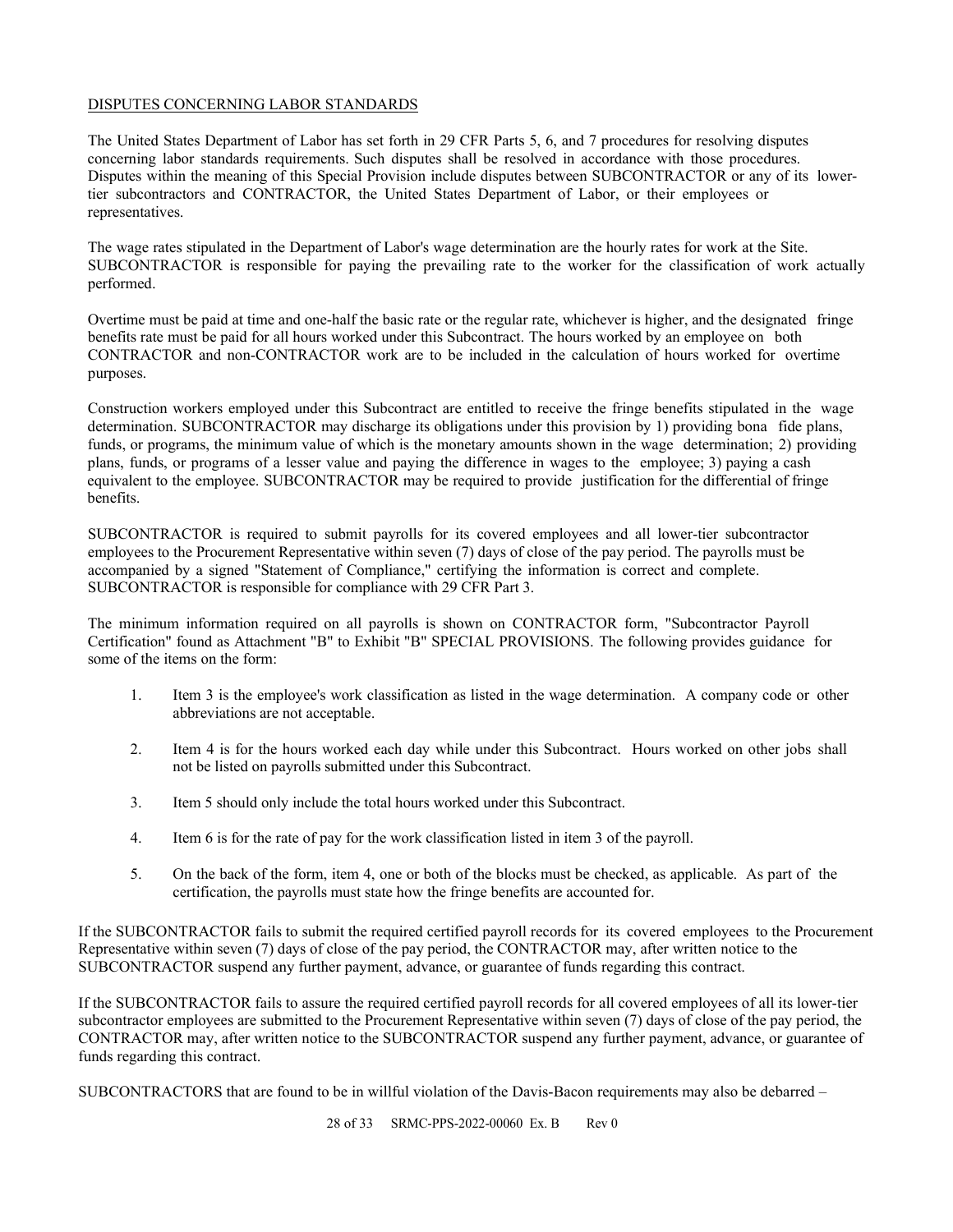ineligible to participate in any DBA/DBRA contracts – for up to three years. Debarment applies to any firm, corporation, partnership or association in which the subcontractor or it's lower-tiers has a substantial interest. Debarment proceedings are described in 29 CFR 5.12.

# STATEMENT AND ACKNOWLEDGMENT FORM

SUBCONTRACTOR is required to deliver to the Procurement Representative, ten days after award, a completed "Statement and Acknowledgment Form" (SF 1413), copy available on the SRS Internet Home Page, for each lower-tier subcontract

#### CRAFTS PERSONNEL REQUISITION FORM

.

SUBCONTRACTOR shall utilize the "Crafts Personnel Form", Attachment C, to request craft personnel from the Union Halls.

# <span id="page-29-0"></span>**32. LIMITATION OF FUNDS**

- A. Of the total price of this Subcontract, the sum of \$\_\_\_\_ is presently available for payment and allotted to this Subcontract. It is anticipated that additional funds will be allocated to the Subcontract in accordance with the schedule noted below until the total price of the Subcontract is funded.
- B SUBCONTRACTOR agrees to perform or have performed work on this Subcontract up to the point at which, if this Subcontract is terminated pursuant to the Termination provisions of this Subcontract, the total amount payable by CONTRACTOR (including amounts payable for subcontracts and settlement costs) pursuant to the Termination provisions would, in the exercise of reasonable judgment by SUBCONTRACTOR, approximate the total amount at the time allotted to the Subcontract. SUBCONTRACTOR is not obligated to continue performance of the work beyond that point. CONTRACTOR is not obligated in any event to pay or reimburse SUBCONTRACTOR more that the amount from time to time allotted to the Subcontract, anything to the contrary in the Termination provisions notwithstanding.
- C. 1. It is contemplated that funds presently allotted to this Subcontract will cover the work to be performed until
	- 2. If funds allotted are considered by SUBCONTRACTOR to be inadequate to cover the work to be performed until that date, or an agreed date substituted for it, SUBCONTRACTOR shall notify CONTRACTOR in writing when within the next 60 days the work will reach a point at which, if SUBCONTRACTOR is terminated pursuant to the Termination provisions of the Subcontract, the total amount payable by CONTRACTOR (including amounts payable for subcontracts and settlement costs) pursuant to the Termination Article will approximate 75 percent of the total amount then allotted to the Subcontract.
	- 3. (i) The notice shall state the estimated date when the point referred to in subparagraph C.2 of this clause will be reached and the estimated amount of additional funds required to continue performance to the date specified in subparagraph C.1 of this clause, or an agreed date substituted for it.
		- (ii) SUBCONTRACTOR shall, 60 days in advance of the date specified in subparagraph C.1 of this clause, or an agreed date substituted for it, advise CONTRACTOR in writing as to the estimated amount of additional funds required for the timely performance of the Subcontract for a further period as may be specified in the Subcontract or otherwise agreed to by the parties.
	- 4. If, after the notification referred to in subdivision C.3.(ii) of this clause, additional funds are not allotted by the date specified in subparagraph C.1 of this clause, or and agreed date substituted for it, CONTRACTOR shall, upon SUBCONTRACTOR'S written request, terminate this Subcontract on that date or on the date set forth in the request, whichever is later, pursuant to the Termination provision.
- D. When additional funds are allotted from time to time for continued performance of the work under this Subcontract, the parties shall agree on the applicable period of Subcontract performance to be covered by these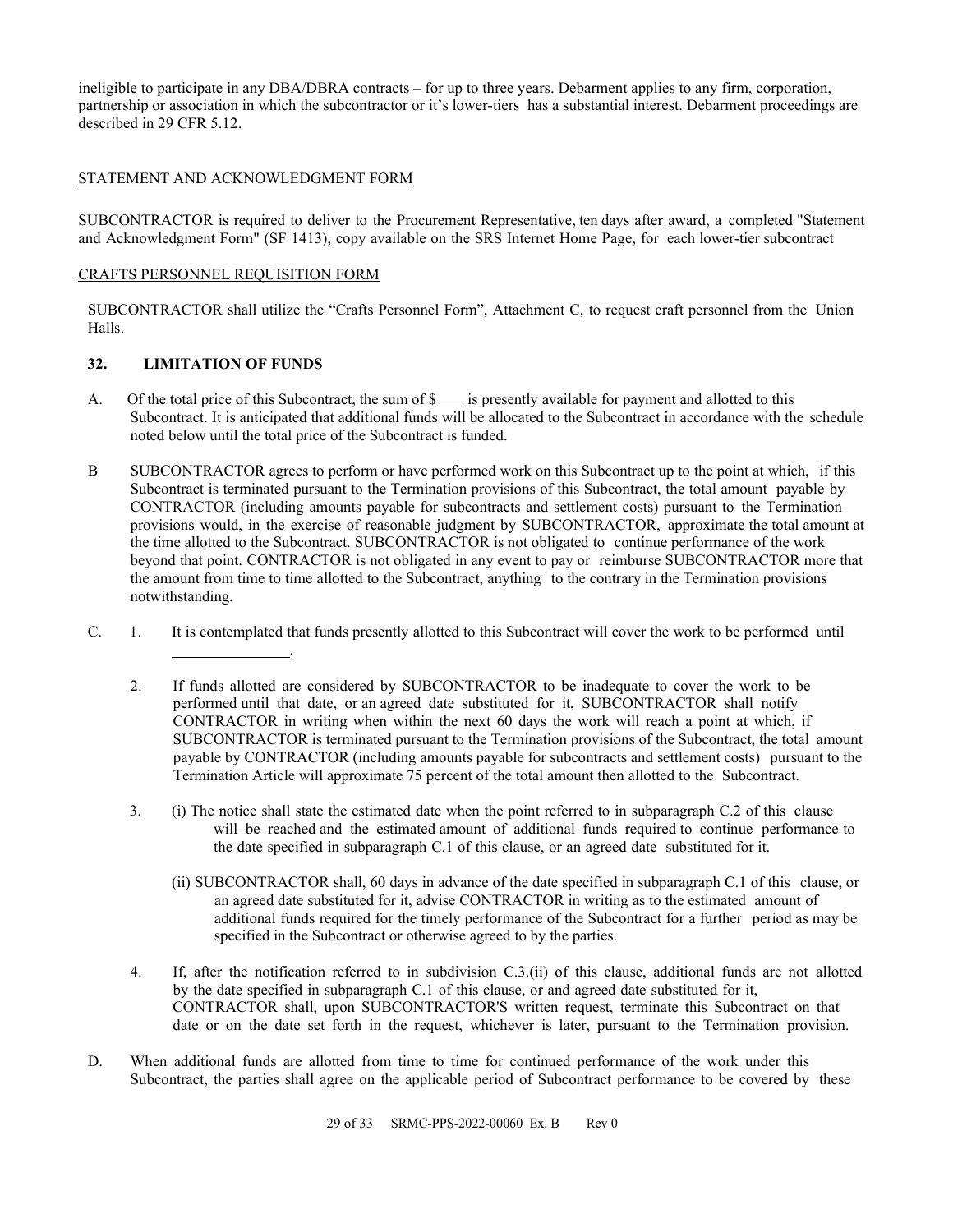funds. The provisions of paragraphs B and C of this clause shall apply to these additional allotted funds and the substituted date pertaining to them, and the Subcontract shall be modified accordingly.

- E. If, solely by reason of CONTRACTOR failure to allot additional funds in amount sufficient for the timely performance of this Subcontract, SUBCONTRACTOR incurs additional costs or if delayed in the performance of the work under this Subcontract, and if additional funds are allotted, an equitable adjustment shall be made in the price or prices (including appropriate target, billing and ceiling prices where applicable) of the work to be performed.
- F. CONTRACTOR may at any time before termination, and with the consent of SUBCONTRACTOR, after notice of termination, allot additional funds for the Subcontract.
- G. The provisions of this clause with respect to termination shall in no way be deemed to limit the right of CONTRACTOR under the Default Article of this Subcontract. This clause shall become inoperative upon the allotment of funds for the total price of the work under this Subcontract except for rights and obligations then existing under this clause.

#### <span id="page-30-0"></span>**33. SUSPECT/DEFECTIVE/COUNTERFEIT PARTS IDENTIFICATION**

SUBCONTRACTOR'S shall supply products at Savannah River Site that are not and do not contain suspect/defective/counterfeit parts. SUBCONTRACTOR shall establish a Suspect/Defective/Counterfeit Parts Identification Program that provides identification, notification, and disposition of suspect/defective/counterfeit parts.

#### Procurement Documents

SUBCONTRACTOR shall ensure that procurement documents executed in the acquisition of products under this Subcontract include these Suspect/Defective/Counterfeit Parts Identification Program requirements and exclude identified suspect/defective/counterfeit parts from the procurement process and subsequent installation.

#### Identification

A defective part is any part that has recognized, common manufacturing flaw. A suspect/counterfeit part is any item who's characteristic or identity does not appear to be authentic and is verified to be either counterfeit or fraudulent; or is refurbished, remanufactured, or has material substitutions as determined by the following definitions:

- **counterfeit** forgery, or an imitation with the intent to deceive
- **fraudulent**  deliberate intent to misrepresent the actual characteristics of an item
- **material substitution** occurs when a change to specified material of an item is made (failure by the supplier to document the material substitution is considered to be fraud, and the item then becomes suspect/counterfeit)
- **refurbished** item that is taken part, cleaned, adjusted, inspected, or cosmetically enhanced (failure by the supplier to identify that the part is refurbished is considered to be fraud, and the item then becomes suspect/counterfeit)
- **remanufactured** item that is refurbished, physically modified, or where its subcomponents were replaced (failure by the supplier to identify that the part is remanufactured is considered to be fraud, and the item then becomes suspect/counterfeit.

SUBCONTRACTOR identification program shall monitor these characteristics particularly at receipt inspection and at time of installation

#### Notification

Immediately upon determination that a part is or may be suspect/defective/counterfeit, notify the CONTRACTOR STR for disposition, if it is determined that a suspect/defective/counterfeit part has been supplied, CONTRACTOR will then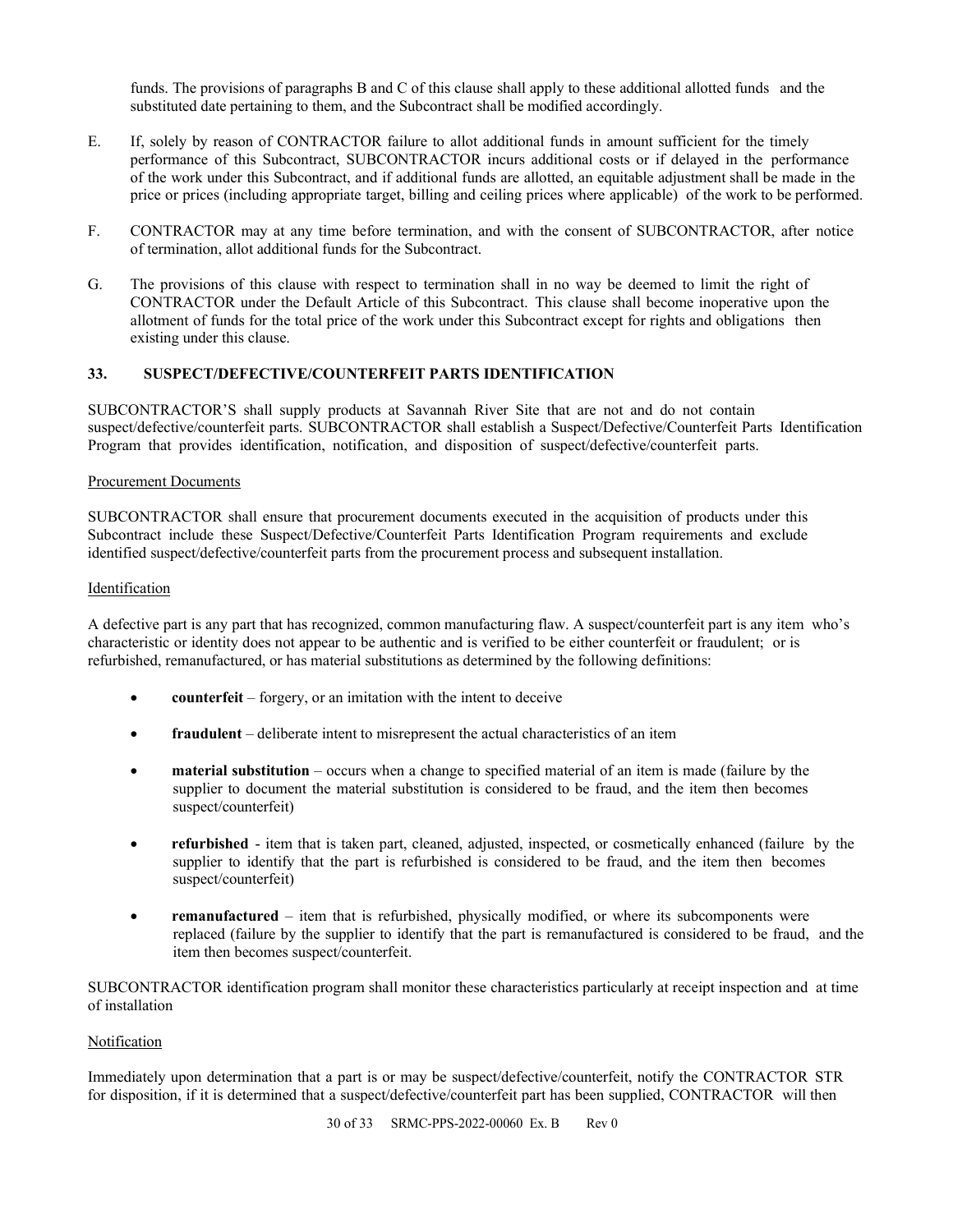notify the local Department of Energy Office of Inspector General.

# <span id="page-31-0"></span>**34. VARIATION IN ESTIMATED QUANTITY**

If the quantity of a unit-priced item is this Subcontract is an estimated quantity and the actual quantity of the unit- priced item varies more than 15 percent above or below the estimated quantity, an equitable adjustment in the Subcontract price shall be made upon demand of either party. The equitable adjustment shall be based upon any increase or decrease in costs due solely to the variation above 115 percent or below 85 percent of the estimated quantity. If the quantity variation is such as to cause an increase in the time necessary for completion, SUBCONTRACTOR may request, in writing, an extension of item, to be received by CONTRACTOR WITHIN 10 days from the beginning of the delay, or within such further period as may be granted by CONTRACTOR before the date of final settlement of the Subcontract. Upon the receipt of a written request for an extension, CONTRACTOR shall ascertain the facts and make an adjustment for extending the completion date as, in the judgment of CONTRACTOR, is justified.

# <span id="page-31-1"></span>**35. TRAVEL**

Travel, per diem and lodging costs are not reimbursable under this Subcontract.

# <span id="page-31-2"></span>**36. VALUE ENGINEERING**

During the execution of this Subcontract, SUBCONTRACTOR is encouraged to develop, prepare, and submit Value Engineering Change Proposals (VECPs) for the purpose of reducing the cost of this Subcontract without impairing essential functions or characteristics specified under this Subcontract. SUBCONTRACTOR may submit VECPs whenever potential savings or improvements are identified. In accordance with the procedures described below, SUBCONTRACTOR shall share in any Subcontract savings realized from CONTRACTOR'S acceptance of submitted VECPs.

#### Definitions:

"Collateral costs", as used in this clause, means costs of operation, maintenance, logistic support, or GOVERNMENT furnished property.

"SUBCONTRACTOR'S development and implementation costs," as used in this clause, means those costs SUBCONTRACTOR incurs on a VECP, as well as those costs SUBCONTRACTOR incurs to make the contractual changes required by CONTRACTOR acceptance of a VECP.

"CONTRACTOR cost", as used in this clause, means those costs that result directly from developing and implementing the VECP, such as any net increases in the cost of testing, operations, maintenance, and logistic support. The term does not include the normal administrative costs of processing the VECP.

"Instant Subcontract savings," as used in this clause, means the estimated reduction in SUBCONTRACTOR cost of performance resulting from acceptance of the VECP, minus allowable SUBCONTRACTOR development and implementation costs.

"Value Engineering Change Proposal (VECP) means a proposal that,

- 1. Requires a change to this, the instant Subcontract, to implement; and
- 2. Results in reducing the Subcontract price or estimated cost without impairing essential functions or characteristics; provided, that it does not involve a change,
	- a. In deliverable end item quantities only; or
	- b. To the Subcontract type only.

For a VECP to be considered, SUBCONTRACTOR shall submit at a minimum the following information to the Contractor's Procurement Representative: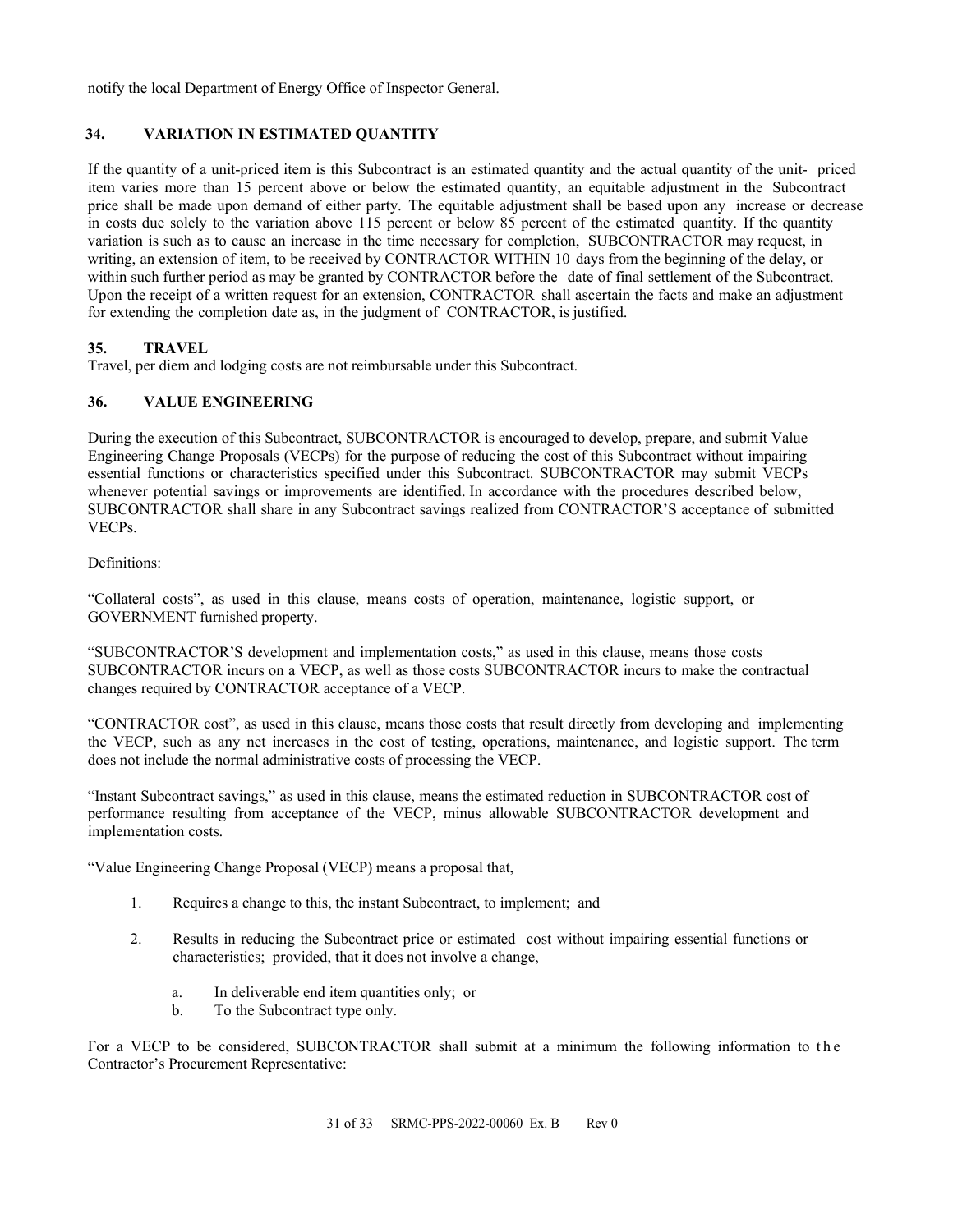- Description of the difference between the existing Subcontract requirements and that proposed, and the comparative advantages and disadvantages of each.
- A list and analysis of the Subcontract requirements that must be changed if the VECP is accepted, including any suggested specification or drawing revisions.
- Detailed cost estimate including the following:
	- 1. Cost estimate for the existing Subcontract requirements compared to SUBCONTRACTOR'S cost estimate for the proposed changes.
	- 2. Cost estimate for SUBCONTRACTOR development, submittal and implementation of the proposed changes, and
	- 3. Cost estimate for CONTRACTOR may incur in implementation of the VECP, such as evaluation, test, operation, and support costs. SUBCONTRACTOR's profits shall not be considered part of the cost.
- A prediction of any effects the proposed change would have on collateral costs of operation, maintenance, logistic support, or GOVERNMENT furnished property.
- Statement of time by which a Change Order adopting the VECP must be issued in order to achieve the maximum cost reduction, noting any effect on the Subcontract completion schedule.

CONTRACTOR shall process VECPs expeditiously but shall not be liable for any delay in acting upon a VECP. SUBCONTRACTOR may withdraw any VECP, in whole or in part, at any time before it is accepted. If the VECP is not accepted, CONTRACTOR shall notify SUBCONTRACTOR in writing, explaining the reasons for rejection.

CONTRACTOR may accept a VECP, in whole or in part, only through the issuing of a Change Order to the Subcontract. Until a Change Order is issued on a VECP, SUBCONTRACTOR shall remain obligated to perform in accordance the existing Subcontract Documents. CONTRACTOR's decision to accept or reject all or part of any VECP shall be final and not subject to the General Provision titled "DISPUTES".

For VECPs that are accepted by CONTRACTOR the Subcontract price shall be adjusted in accordance with the following:

- The Subcontract price shall be reduced by an amount equal to 45% of the estimated "Net Savings".
- The "Net Savings" is the estimated reduction in SUBCONTRACTOR's cost of performance resulting from acceptance of the VECP; minus the estimated cost for SUBCONTRACTOR to development, submit and implement the VECP, minus the CONTRACTOR's estimated costs for developing and implementing the VECP.

In the event that CONTRACTOR and SUBCONTRACTOR are unable to negotiate the amount of the "Net Savings", CONTRACTOR may unilaterally accept the VECP and reduce the price of this Subcontract. Any such unilateral reduction shall be subject to the General Provision titled "DISPUTES".

SUBCONTRACTOR is not entitled to share in either collateral or future Subcontract savings. The term "collateral savings" means those measurable net reductions in operating costs, maintenance, logistic support, or GOVERNMENT furnished property resulting from the VECP. The term "future subcontract savings" means those reductions in the cost of performance of future construction subcontracts for essentially the same item related to a VECP submitted by SUBCONTRACTOR.